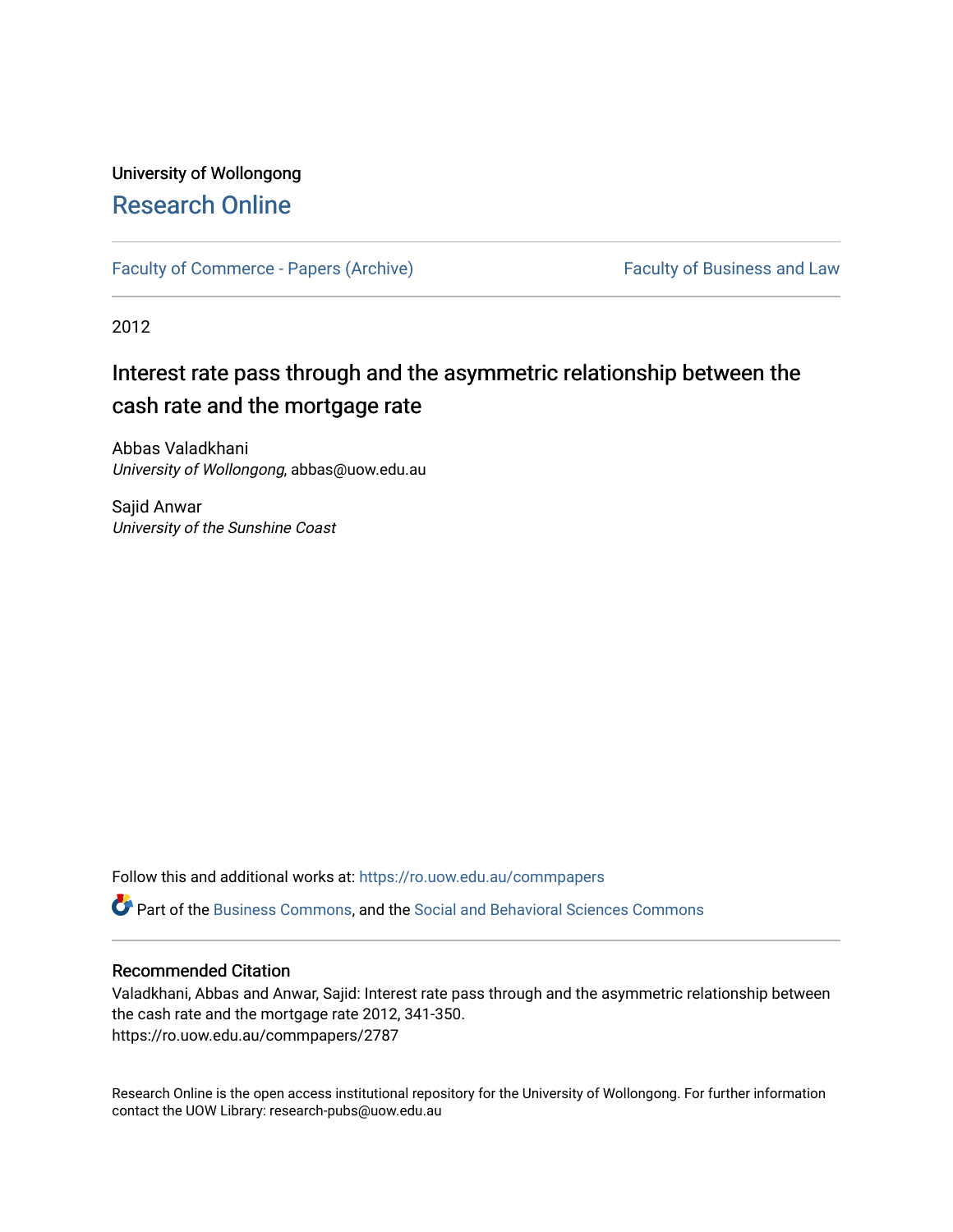# Interest rate pass through and the asymmetric relationship between the cash rate and the mortgage rate

# Abstract

There is an ongoing controversy over whether banks' mortgage rates rise more rapidly than they fall due to their asymmetric responses to changes in the cash rate. This paper examines the dynamic interplay between the cash rate and the standardvariable mortgage rate using monthly data in the post-1989 era. Unlike previous Australian studies, our proposed threshold and asymmetric error-correction models account for both the amount and adjustment asymmetries. We found that the Reserve Bank of Australia's rate rises have a much larger and more instantaneous impact on the mortgage rate than rate cuts.

#### Keywords

cash, between, relationship, mortgage, asymmetric, interest, rate, pass

#### **Disciplines**

Business | Social and Behavioral Sciences

#### Publication Details

Valadkhani, A. & Anwar, S. (2012). Interest rate pass through and the asymmetric relationship between the cash rate and the mortgage rate. The Economic Record, 88 (282), 341-350.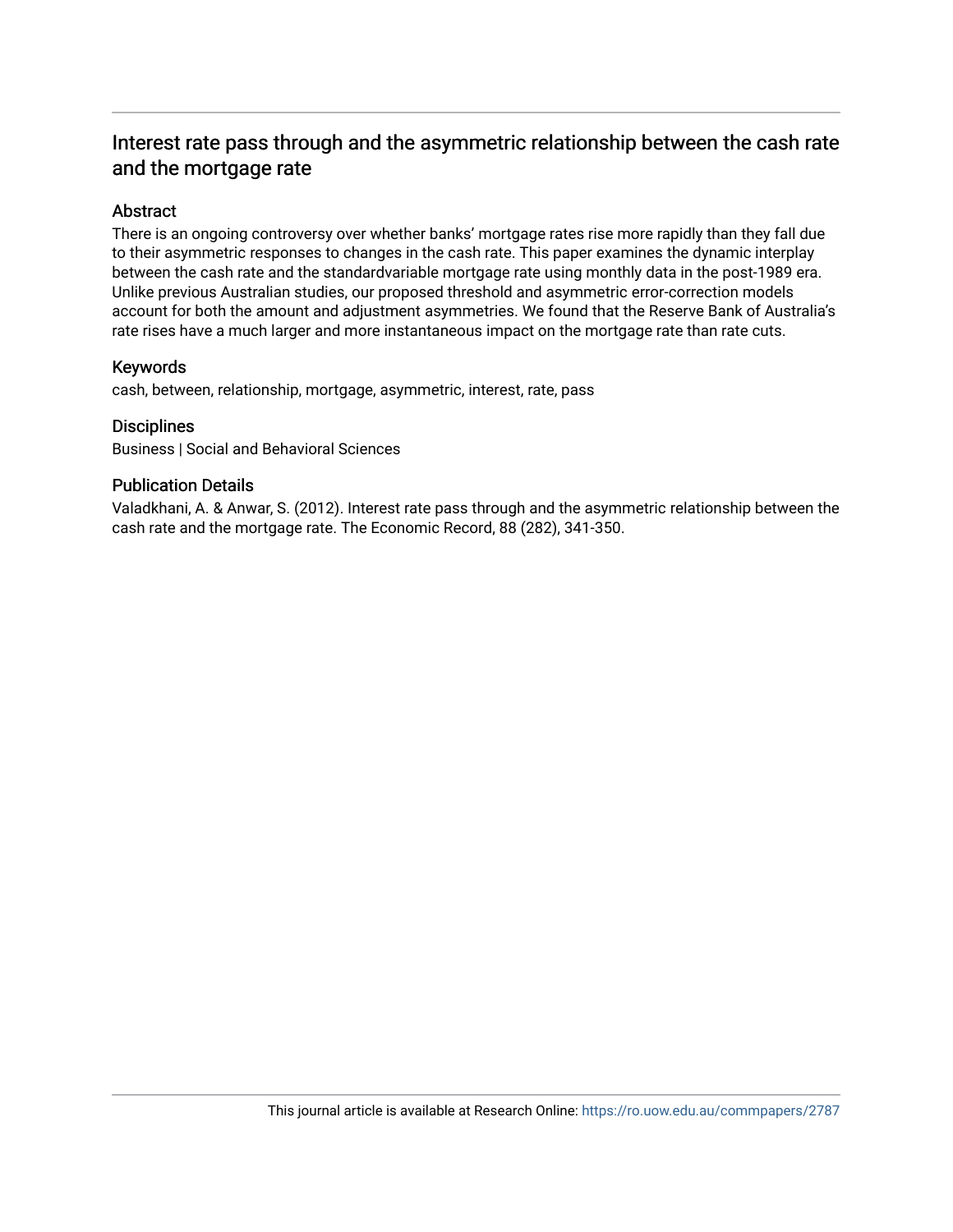# **Interest Rate Pass Through and the Asymmetric Relationship between the Cash Rate and the Mortgage Rate\***

*There is an ongoing controversy over whether banks' mortgage rates rise more rapidly than they fall due to their asymmetric responses to changes in the cash rate. This paper examines the dynamic interplay between the cash rate and the standard-variable mortgage rate using monthly data in the post–1989 era. Unlike previous Australian studies, our proposed threshold and asymmetric error-correction models account for both the amount and adjustment asymmetries. We found that the RBA's (Reserve Bank of Australia) rate rises have a much larger and more instantaneous impact on the mortgage rate than rate cuts.* 

*JEL classification codes:* C24, C58, E43 and E58.

 $\overline{a}$ 

*Keywords:* Banks' mortgage rates, Asymmetric and threshold error-correction models, Australia.

### *I Introduction*

Examining the asymmetric behaviour of banks has been an important and ongoing empirical issue in macroeconomics and finance since the pioneering work of Eichengreen, Watson and Grossman (1985) in which they analysed the Bank of England's discount rate policy under the interwar gold standard (1925*–*31). They found that there was asymmetry in the Bank's response to reserve gains and losses: the Bank increased its discount rate upon losing reserves but failed to reduce it upon gaining them. In the contemporary literature this phenomenon is referred to as Bacon's (1991) "rockets-and-feathers hypothesis". Bacon argued that gasoline prices "shoot up like rockets" in response to a positive rise in oil prices and "float down like feathers" in response to a fall. *Inter alia*, Hannan and Berger (1991) and Neumark and Sharpe (1992) are among earlier studies that have tested the "rockets and feathers hypothesis" in the context of the banking

<sup>\*</sup> We wish to thank Professor Mardi Dungey and the two anonymous referees, whose invaluable inputs and comments considerably improved an earlier version of this article. The usual caveat applies.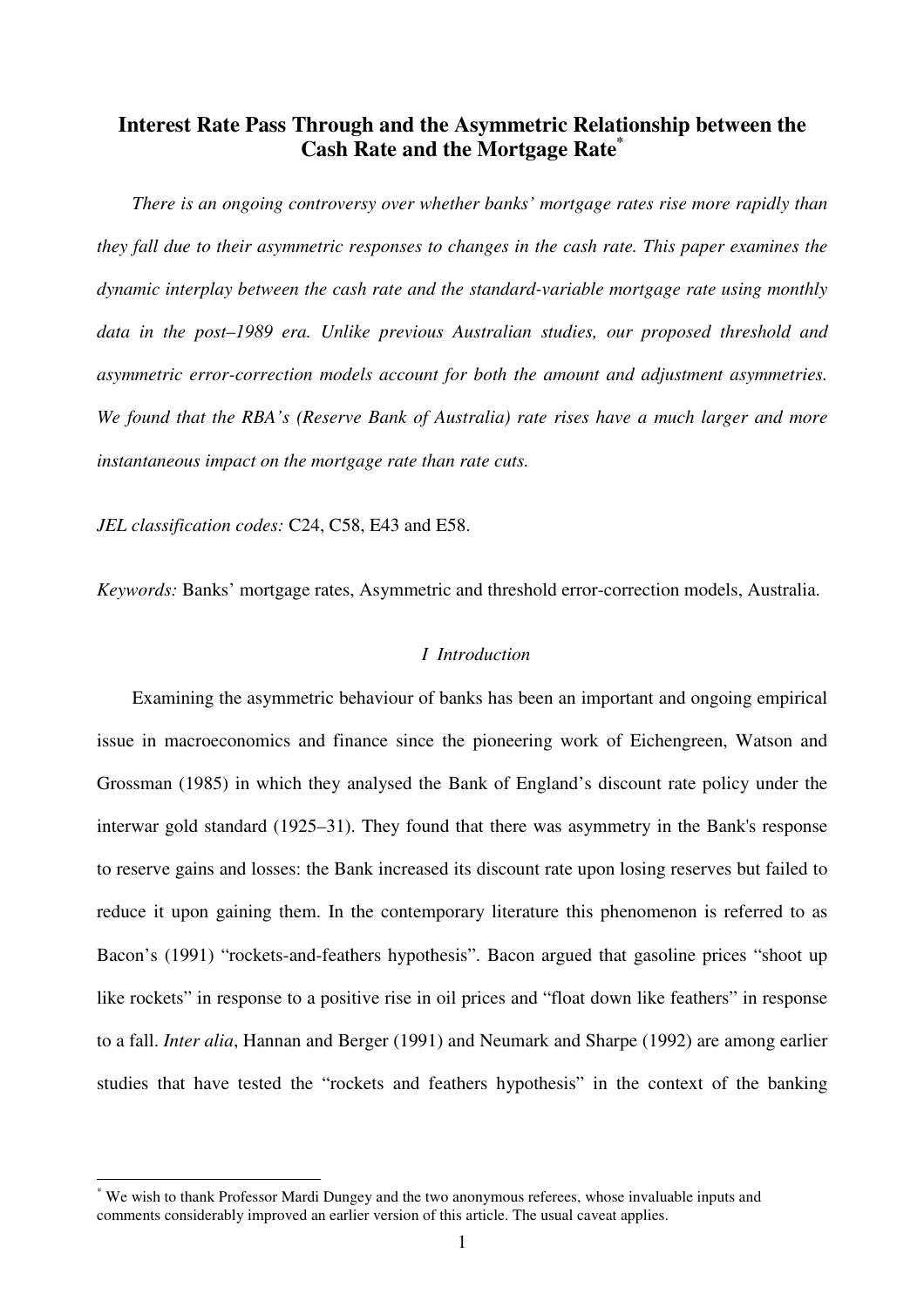industry. Neumark and Sharpe (1992) found that consumer deposit interest rates respond more slowly to positive than negative changes in the market interest rates.

In this paper we examine two specific issues. First, in overall terms, do standard-variable mortgage rates respond asymmetrically to changes in the RBA's cash rate? If the cash rate changes, will Bacon's (1991) "rockets-and-feathers hypothesis" be applicable in the context of Australia's mortgage rates? Second, when the cash rate increases by 1 per cent, how much and how quickly does the standard-variable rate rise? If there exists a significant degree of asymmetric rate adjustments, one may then argue that financial institutions are profiting from the RBA rate changes. The second issue is of immense interest in the light of publicly held beliefs regarding increasing bank profits. Liu, Margaritis and Tourani-Rad (2011) argued that banks in Australia and New Zealand are very slow to pass on reductions in official interest rates and/or cost of funds to borrowers and they are profiting at the expense of their customers.

The cash rate is not the only factor that affects lenders' behaviour. The response of individual lenders to changes in their funding cost is also influenced by a number of other factors such as the extent of securitisation and individual bank exposures to external sources.<sup>1</sup> However, the cash rate has become increasingly politicised and is the focus of much attention by media commentators. This is not hard to understand as for many families, mortgage payments constitute a substantial part of their income and interest rate changes have a direct and appreciable effect on their consumption. When the RBA lowers the cash rate, the media tends to focus on which lenders reduce their rates more quickly and how much of the change is passed onto borrowers.<sup>2</sup>

<sup>&</sup>lt;sup>1</sup> Maudos and Fernandez de Guevara (2004, p.2277) examined the interest margin in the banking sectors of five European countries (*i.e.* Germany, France, the UK, Italy and Spain) during the period 1993–2000 and found that "the 'pure' interest margin depends on the competitive conditions of the market, the interest rate risk, the credit risk, the average operating expenses and the risk aversion of banking firms, as well as … opportunity cost of reserves, payment of implicit interest and quality of management."

<sup>&</sup>lt;sup>2</sup> The 7:30 Report (ABC), 'Banks quiet on rates cut', 7 Dec 2011: http://abc.net.au/7.30/content/2011/s3386046.htm (accessed 6 March 2012).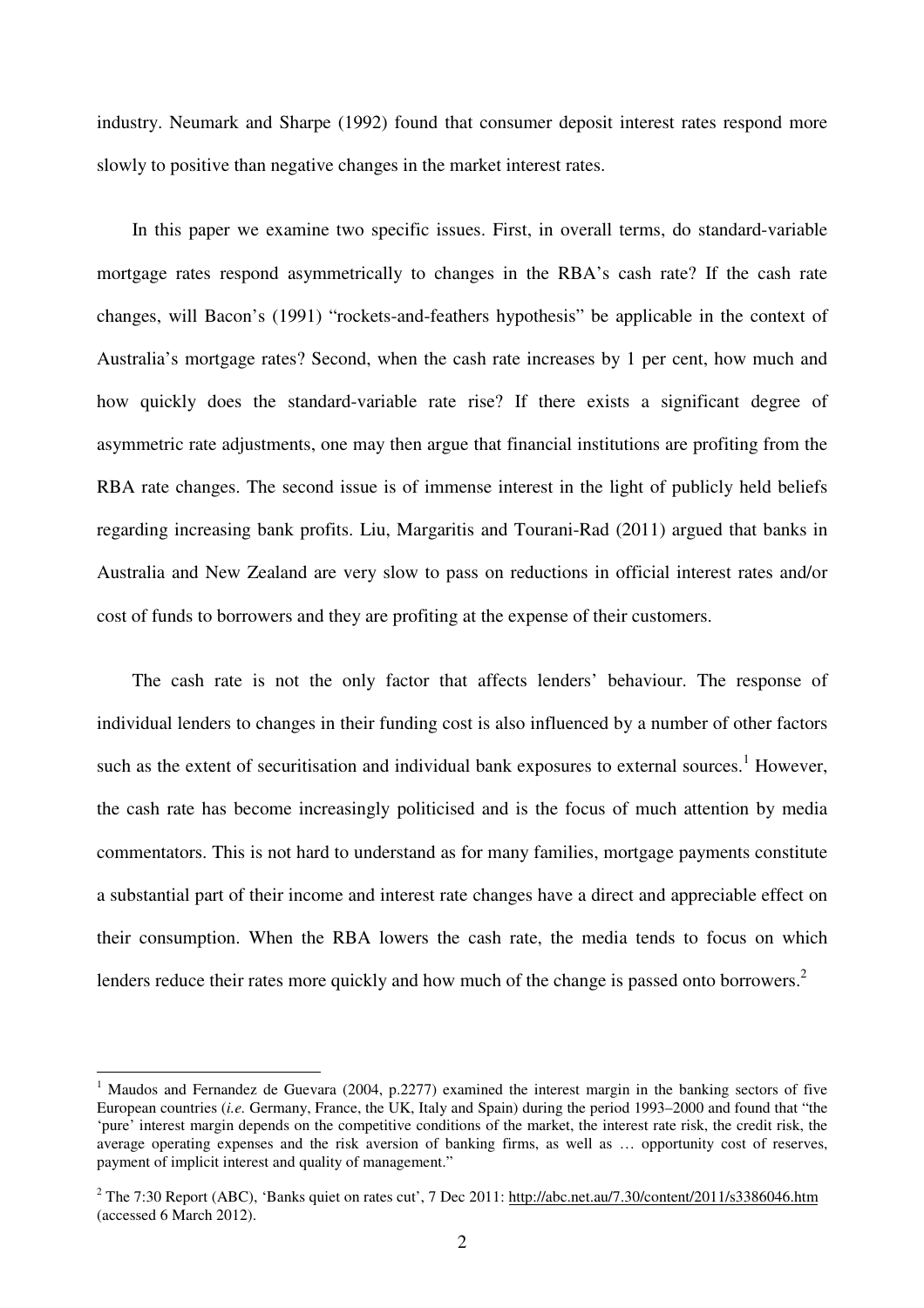Politicians of all persuasions in Australia have also advised banks (particularly the "Big 4") against increasing mortgage rates by more than increases in the RBA's cash rate.<sup>3</sup> For example, in December 2009, three of Australia's four largest banks caused outrage by raising rates more than the RBA's rate rise, while in February 2010 former Prime Minister, Kevin Rudd, urged banks to follow a decision by the National Australia Bank to keep interest-rate adjustments in alignment with any official rate rise. $4$  Banks have responded in a variety of ways, with some justifying rate rises in excess of those of the RBA's cash rate based on the increased cost of funding while others have taken advantage of rate rises to increase their market share.<sup>5</sup> It should be noted that this is not a new issue (see Gittins, 1991).

The asymmetric pass through of funding costs into mortgage interest rates is by no means Australia specific. Other developed countries face the same dilemma. Corvoisier and Gropp (2002) and Bikker and Haaf (2002) have highlighted substantial differences across European countries in terms of the pass through of monetary policy interest rate changes into money market rates. Bikker and Haaf examined banking-sector competition in 23 countries and discovered that competition is much weaker in local markets. Using the Dutch data, both Toolsema and Jacobs (2007) and de Haan and Sterken (2011) found that there is asymmetric pass through of funding costs into mortgage-interest rates as banks tend to raise interest rates immediately once costs rise, while hesitating to lower their rates when costs drop. Their pass-through parameter was estimated to be around half of the Euro-zone average (de Haan and Sterken, 2011).

 $3$  ABC Radio, 'PM plays down bank rate rise chances,' 26 October 2007:

http://www.digradio.com.au/news/stories/2007/10/26/2071270ABC.htm, ABC Radio, 'Costello warns banks against rates rises,' 23 October 2007: http://www.abc.net.au/news/stories/2007/10 /23/2068276.htm (both accessed 7 November 2011).

<sup>4</sup> Money, 'Kevin Rudd warns banks not to raise interest rates,' 2 February 2010: http://money.ninemsn.com.au/ (accessed on 5 November 2011)

 $<sup>5</sup>$  ABC Radio, 'Banks have grounds to raise home loan rates: Deloitte,' 2 November 2007:</sup> http://www.digradio.com.au/news/stories/2007/11/02/2080595.htm (accessed 7 November 2011.)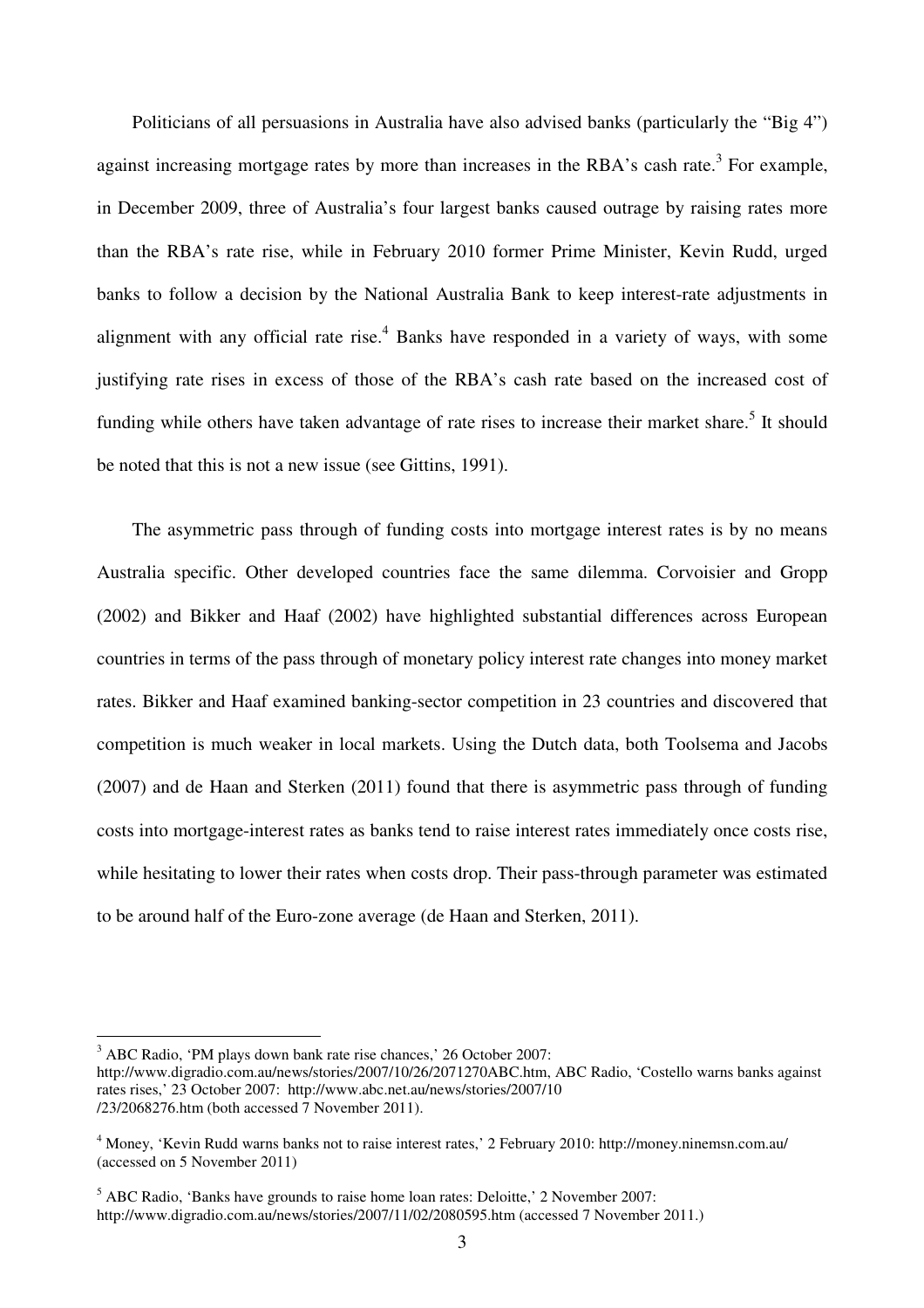There are numerous studies in the literature which found evidence of asymmetric pass through in the mortgage market (*e.g.* Allen, Rutherford, and Wiley, 1999; Haney, 1988; Hofmann and Mizen, 2004; de Haan and Sterken, 2011). Hofman and Mizen (2004) observed downward rigidity of the mortgage interest rate in the UK, the US and Dutch markets. Payne and Waters (2008) also found that the response of the prime rate to changes in the federal funds rate in the US was asymmetric. By adopting the methodology proposed by Enders and Siklos (2001), Payne (2007, 2006) provided convincing evidence that US mortgage rates were cointegrated with the federal funds rate in the long run but with incomplete short-run pass through. Other international evidence on incomplete pass through exists for New Zealand retail rates (Liu et al., 2008); Canadian mortgage rates (Allen and McVanel, 2009) and the US online mortgage rates (Arbatskaya and Baye, 2004).

Lim (2001) examined the asymmetric adjustments between three different types of interest rates in Australia: a bank bill rate, a loan rate and a deposit rate. She uses a multivariate asymmetric error-correction model to capture the long- and short-run relationships between the levels of the rates and short-run relationships between the changes in the rates. Her empirical results indicate that "banks value their borrowing customers and tend to pass on decreases in the loan rates faster than they pass on increases" (Lim, 2001, p.146).

In a recent article Karamujic (2011) used monthly data (June 1994–March 2004) to examine the nature of seasonality in the mortgage interest rates of two major banks in Australia (*i.e.* National Australia Bank and Commonwealth Bank of Australia). By adopting a structural time series modelling approach, he finds evidence of significant seasonal variations in the standardvariable mortgage rates in May, June, November, December and January. He concludes that "the observed seasonalities are not related to the bank's intervention and can be attributed to the particular stage of the interest rate cycle" (Karamujic, 2011, p.337). $^6$ 

<sup>&</sup>lt;sup>6</sup> Some of these seasonal variations in the data have been captured in this study by the AR(1), AR(6) and AR(9) terms in Table 2.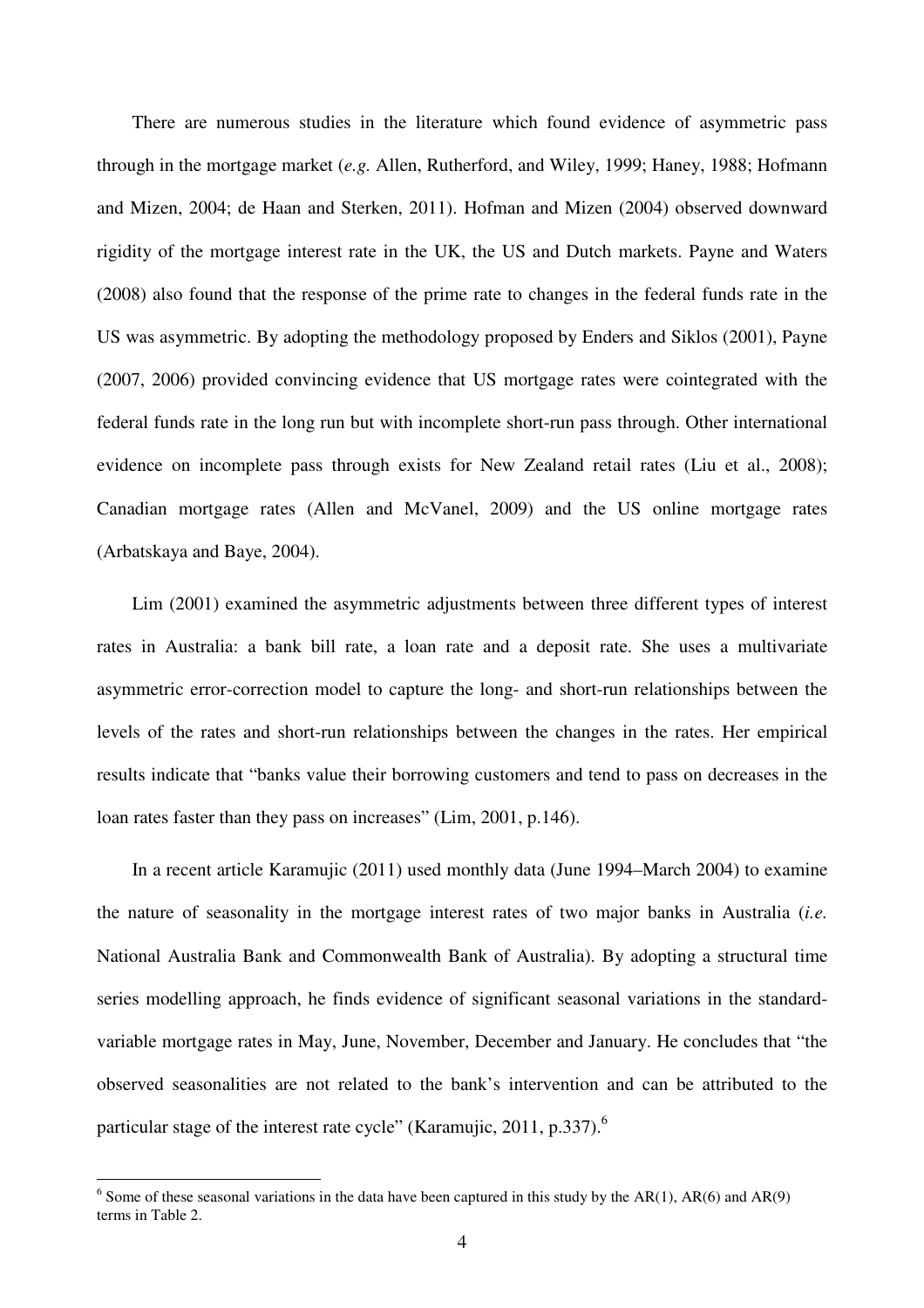This paper offers an analytical modelling framework to quantify and assess the "rocket-andfeathers hypothesis". The results increase our understanding of the mortgage lending market in Australia. By testing two different types of possible asymmetries (*i.e.* the amount asymmetry and adjustment asymmetry), in this paper we address an important policy issue not recently tackled in the Australian context. To the best of our knowledge, only three overseas studies have incorporated both the amount and adjustment asymmetries in their short-run dynamic models for mortgage rates: (1) Allen and McVanel (2009) in their study of the Canadian mortgage market; (2) de Haan and Sterken (2011) in their work on the daily interest rate adjustment in the Dutch mortgage market; and (3) Liu, Margaritis and Tourani-Rad (2011) in their aggregate analysis of the interplay between the six-month deposit rate and two retail interest rates (the standardvariable mortgage rate and the business lending rate) in New Zealand. The majority of previous studies have only tested for the adjustment asymmetry (see for example Sarno and Thornton, 2003; Chong et al., 2006; Liu et al. 2008; Chong, 2010).

The rest of this paper is structured as follows. In Section II our threshold and asymmetric error-correction models are briefly presented. Section III discusses the choice of our sample period and presents the normality and unit-root test results. Section IV presents the empirical results of the short- and long-run mortgage rate models and finally Section V provides some concluding remarks.

#### *II Theoretical Framework*

The cash rate is the baseline for rates charged by Australian financial institutions for their various loans including mortgage rates. Based on a relationship between the cash rate (*rt*) and the mortgage rate  $(i_t)$  in the long run we assume that  $i_t = \beta r_t + \varepsilon_t$ . In this equation  $\beta$  denotes the longrun pass-through parameter, and  $\varepsilon$  is the residual term. In the case where  $i_t$  and  $r_t$  are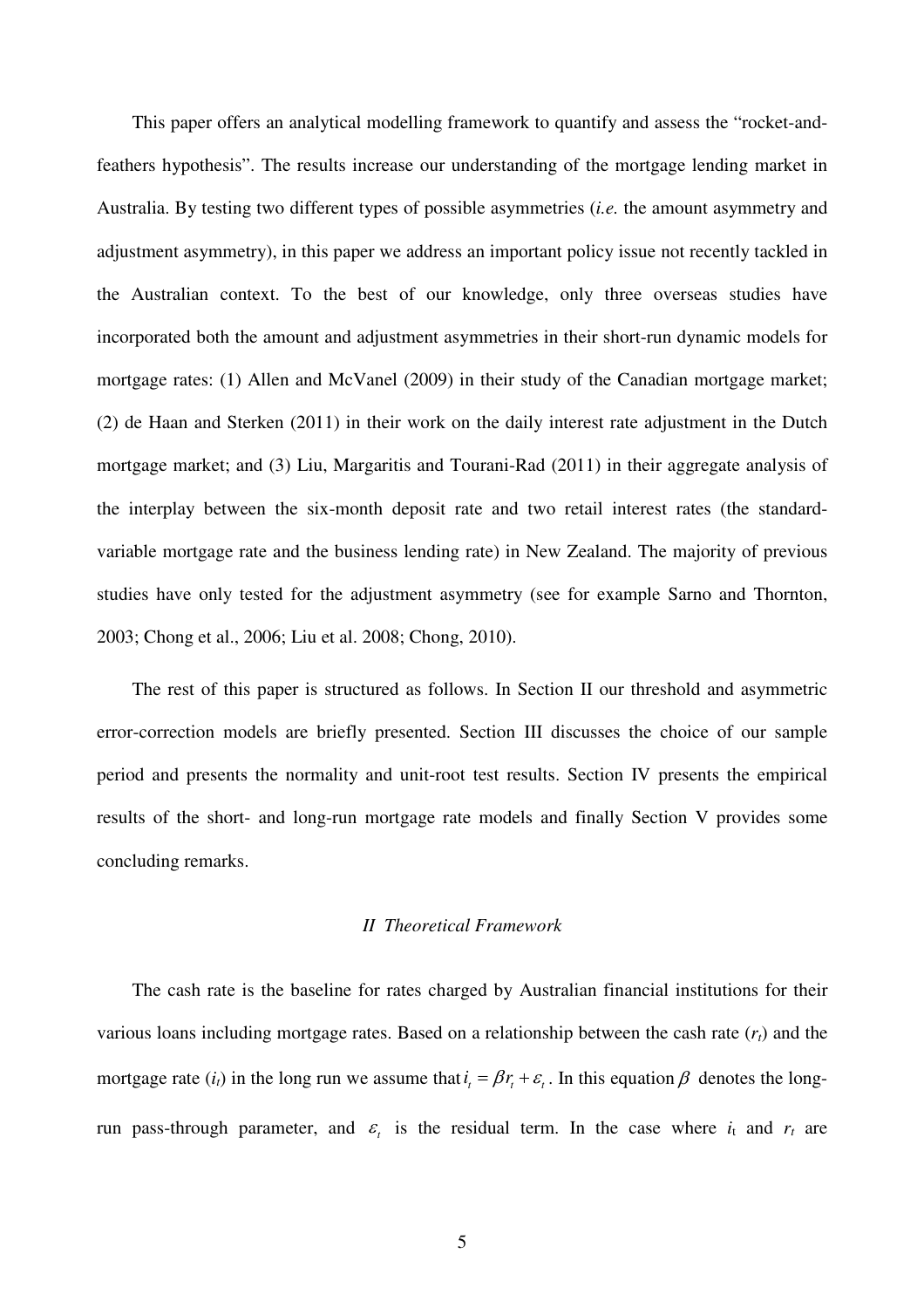cointegrated an ECM version of this relationship, with thresholds for positive or negative deviations from the long run relationship, can be specified.

In this paper two short-run dynamic models are estimated: in the first model (equation 1) the threshold parameter is zero (or  $\tau = 0$ ) and in the second model (equation 2) this parameter is datadetermined through a grid search. Thus:

$$
\Phi_k(L)\Delta i_t = \xi_0 + \sum_{s=0}^q \lambda_s^+ \Delta r_{t-s}^+ + \sum_{s=0}^q \lambda_s^- \Delta r_{t-s}^- + v_t + \begin{cases} \omega^+ E C M_{t-1}^+ & \text{If } E C M_{t-1}^+ > 0\\ \omega^- E C M_{t-1}^- & \text{Otherwise} \end{cases}
$$
(1)

$$
\Phi_k(L)\Delta i_t = \xi_0 + \sum_{s=0}^q \lambda_s^+ \Delta r_{t-s}^+ + \sum_{s=0}^q \lambda_s^- \Delta r_{t-s}^- + v_t + \begin{cases} \theta^+ E C M_{t-1}^+ & \text{If } E C M_{t-1}^+ > \tau \\ \theta^- E C M_{t-1}^- & \text{Otherwise} \end{cases}
$$
 (2)

where  $\Phi_k(L) = (1 - \rho_1 L - \rho_2 L^2 - ... - \rho_k L^k)$  represents a *k*-order polynomial lag operator (which is assumed to have no zero within or on the unit circle), *k* is the number of autoregressive terms,  $\omega^+$ ,  $\omega^-$ ,  $\theta^+$  and  $\theta^-$  are the error correction parameters, which are expected to be negative,  $\hat{\epsilon}_t = ECM_t$  and  $\lambda_s^+$  and  $\lambda_s^-$  are the short-run effects of positive and negative changes in the cash rate on the mortgage rate at time *t-s* (where *s* can range between 0 and 12), respectively. This choice of lags allows for potential seasonality effects. The superscripts + and – denote the positive part and negative part of the time series, respectively as defined below.

$$
\Delta r_t^+ = \max\left\{\Delta r_t^+, 0\right\} \Rightarrow \Delta r_t^+ = \Delta r_t \quad \text{if } \Delta r_t > 0 \text{ and } \Delta r_t^+ = 0 \text{ if } \Delta r_t \le 0 \tag{3}
$$

$$
\Delta r_t^- = \min\left\{\Delta r_t^-, 0\right\} \Rightarrow \Delta r_t^- = \Delta r_t \quad \text{if } \Delta r_t \le 0 \text{ and } \Delta r_t^- = 0 \text{ if } \Delta r_t > 0 \tag{4}
$$

Equations (1) and (2) capture any possible short- or long-run asymmetric effects of changes in the cash rate on the mortgage rate. This is the first Australian study in which both the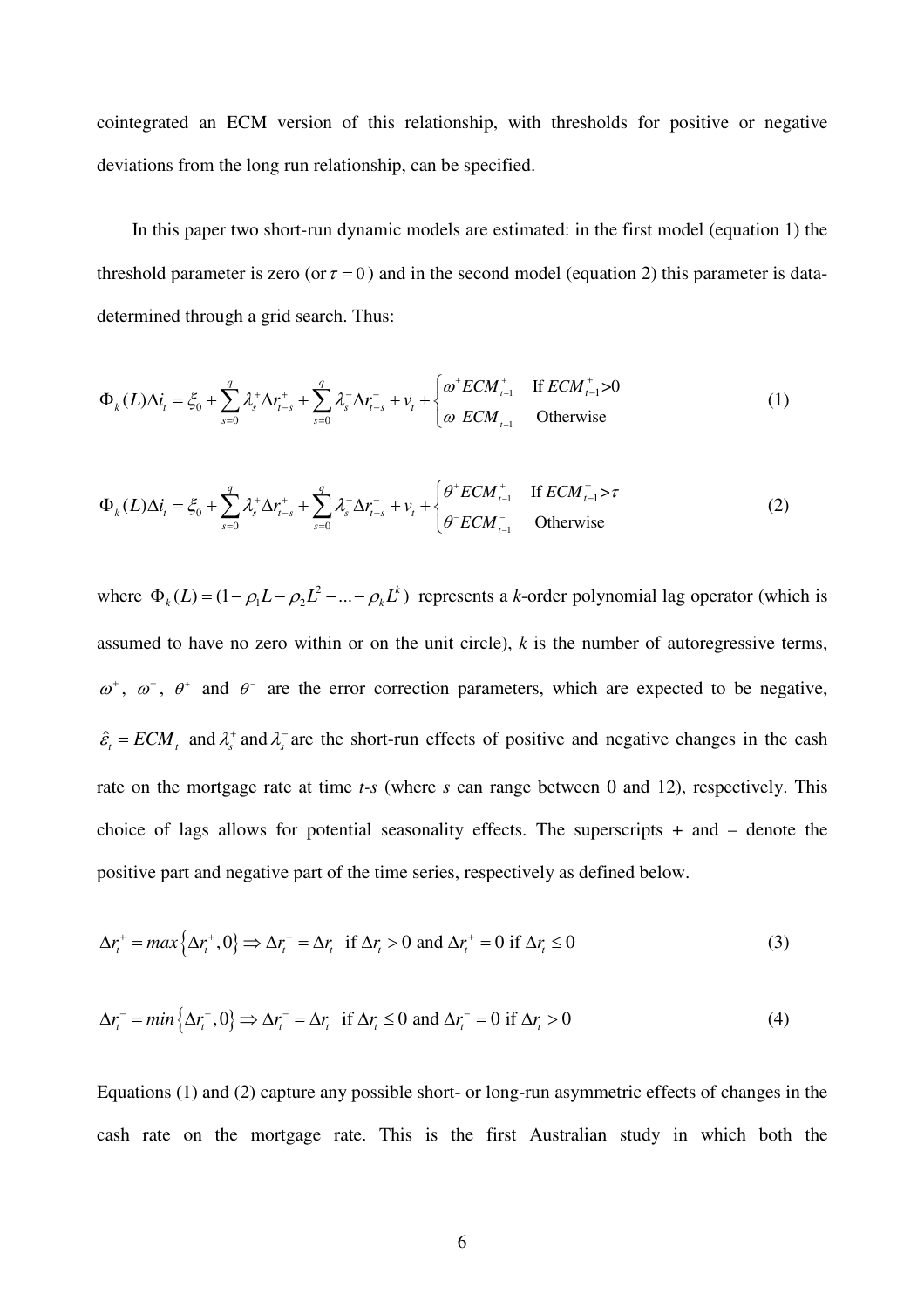amount  $(\lambda_s^-, \lambda_s^+)$  and adjustment  $[\omega^-, \omega^+]$  or  $\theta^-, \theta^+)$  asymmetry coefficients have been incorporated in a short-run dynamic model for mortgage rates.

In both equations (1) and (2) the magnitude of short-run coefficients (*i.e.*  $\lambda_s^+$  and  $\lambda_s^-$ ) depends on whether changes in  $r<sub>t</sub>$  are positive or negative. This means the short-run effects of rate rises on the mortgage rate are allowed to be different from those of rate cuts. Unlike the asymmetric model formulated in equation (1), in the threshold model (equation 2), the parameter  $\tau$  is assumed to be different from zero. Once the resulting residuals have been sorted in ascending or descending order, we conduct a grid search within the middle 85 per cent of the observations and select an optimum value of the threshold, which yields the lowest residual sum of squares.

Using equations (1) and (2), a Wald test can be employed to test the above two types of asymmetries. First, if the null hypothesis  $\lambda_s^+ = \lambda_s^-$  (for all *s* values) is rejected, then positive and negative short-run changes in the cash rate have asymmetric effects on mortgage interest rates. Accordingly, if  $\lambda_s^+ > \lambda_s^-$ , then in the short-run lenders pass on market-interest rate rises more than market-interest rate decreases. This phenomenon is referred to as the amount asymmetry.

Second, if the null hypotheses  $\omega^+ = \omega^-$  or  $\theta^+ = \theta^-$  are rejected, one can argue that the adjustment process towards the long-run equilibrium is also asymmetric and hence there is evidence of adjustment asymmetry. If  $|\omega^-| > |\omega^+|$  or  $|\theta^-| > |\theta^+|$ , then a lagged negative disequilibrium between the actual interest rate and its equilibrium path results in a relatively swift error correction as compared to the case of a lagged positive disequilibrium. This is consistent with financial institutions preferring to increase the mortgage rate to its long-run path when  $ECM_{t-1}$  < 0 or  $ECM_{t-1}$  <  $\tau$ , but having less desire to lower their rate to its equilibrium path, thus causing the speed of adjustment to be more sluggish or sometimes non-existent. This means that in the case of adjustment asymmetry either  $|\omega^-| > |\omega^+|$  or  $|\theta^-| > |\theta^+|$ , depending on whether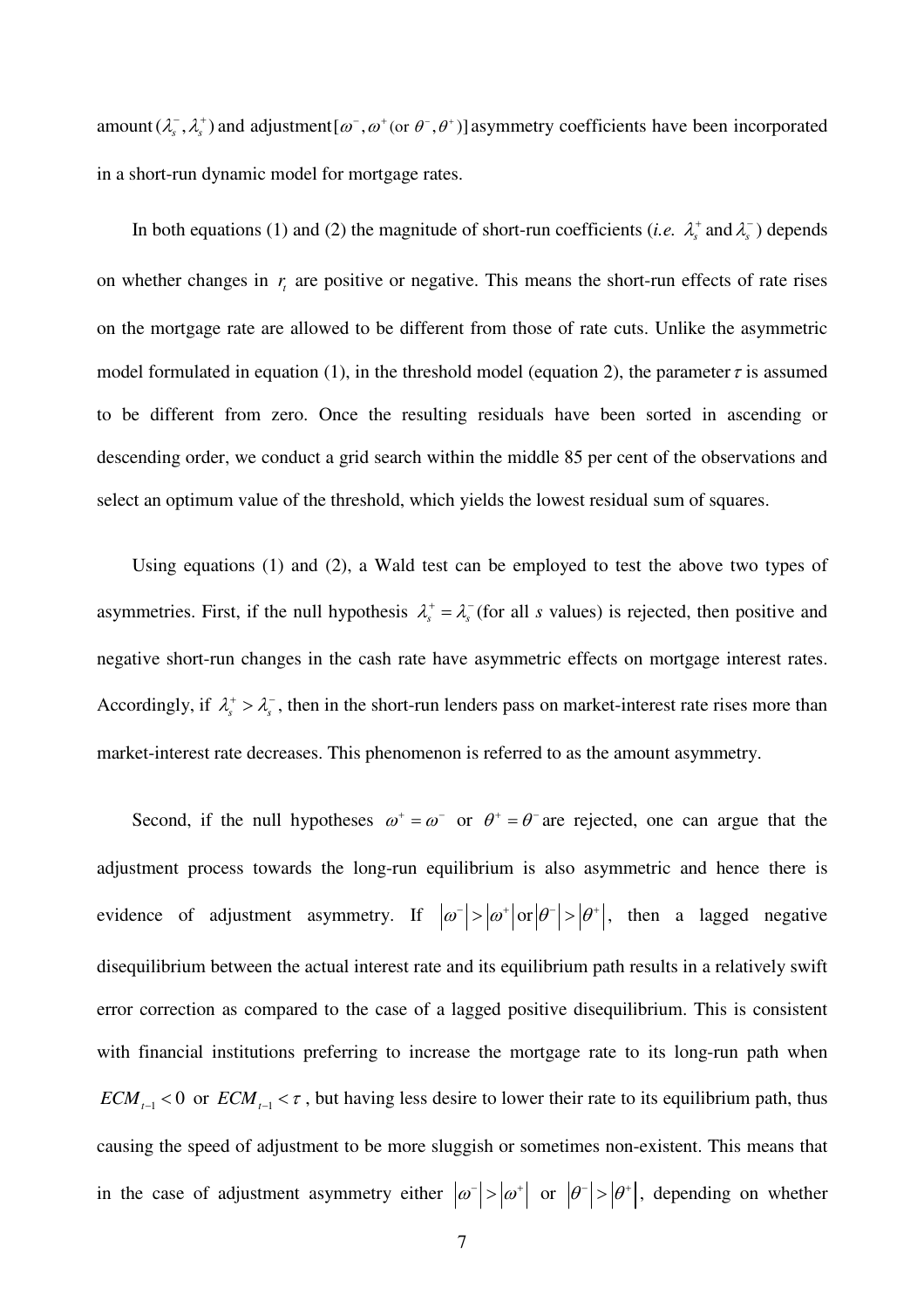equation (1) or equation (2) is being used in the testing procedure. For a detailed discussion of the distinction between the amount and adjustment asymmetries in the literature see Chen et al, (2005), Bachmeier and Griffin (2003) and Bettendorf et al (2009) in the context of petrol prices; Allen and McVanel (2009) and de Haan and Sterken (2011) in the context of mortgage rates.

# *III Data*

#### *(i) Choice of the Sample Period 1989–2011*

Since 1989, the RBA has conducted monetary policy by setting the desired interest rate on overnight loans in the money market (Grenville, 1990). This year is the starting point for our sample period (April 1989*–*October 2011). Figure 1 suggests that there is a very close relationship between the cash rate and the standard-variable mortgage rate. We use monthly data as lower frequencies have been found to obscure asymmetries (see Brannas and Ohlsson, 1999).

#### [FIGURE 1 ABOUT HERE]

#### *(ii) Normality and Unit Root Test Results*

Based on the reported Jarque-Bera statistic in Table 1, the null hypothesis of normality is rejected at any conventional level for all series as their distributions are positively skewed and show a typical leptokurtic pattern with the kurtosis statistic exceeding well above 3.0. The augmented Dickey-Fuller (1981) and Kwiatkowski-Phillips-Schmidt-Shin (KPSS, 1992) test results have been presented in Table 1. In this paper the lowest value of the Schwarz criterion (SC) has been used as a guide to determine the optimal lag length. In Table 1 we have also reported the results of the Lee and Strazicich (2003) test, which endogenously incorporates two structural breaks in the testing procedure. The resulting two break dates for  $r_t$  and  $i_t$  are shown in Figure 1 by the vertical dotted lines and solid lines, respectively. Irrespective of which test is considered, it appears that both  $r_t$  and  $i_t$  contain a unit root and the residuals obtained from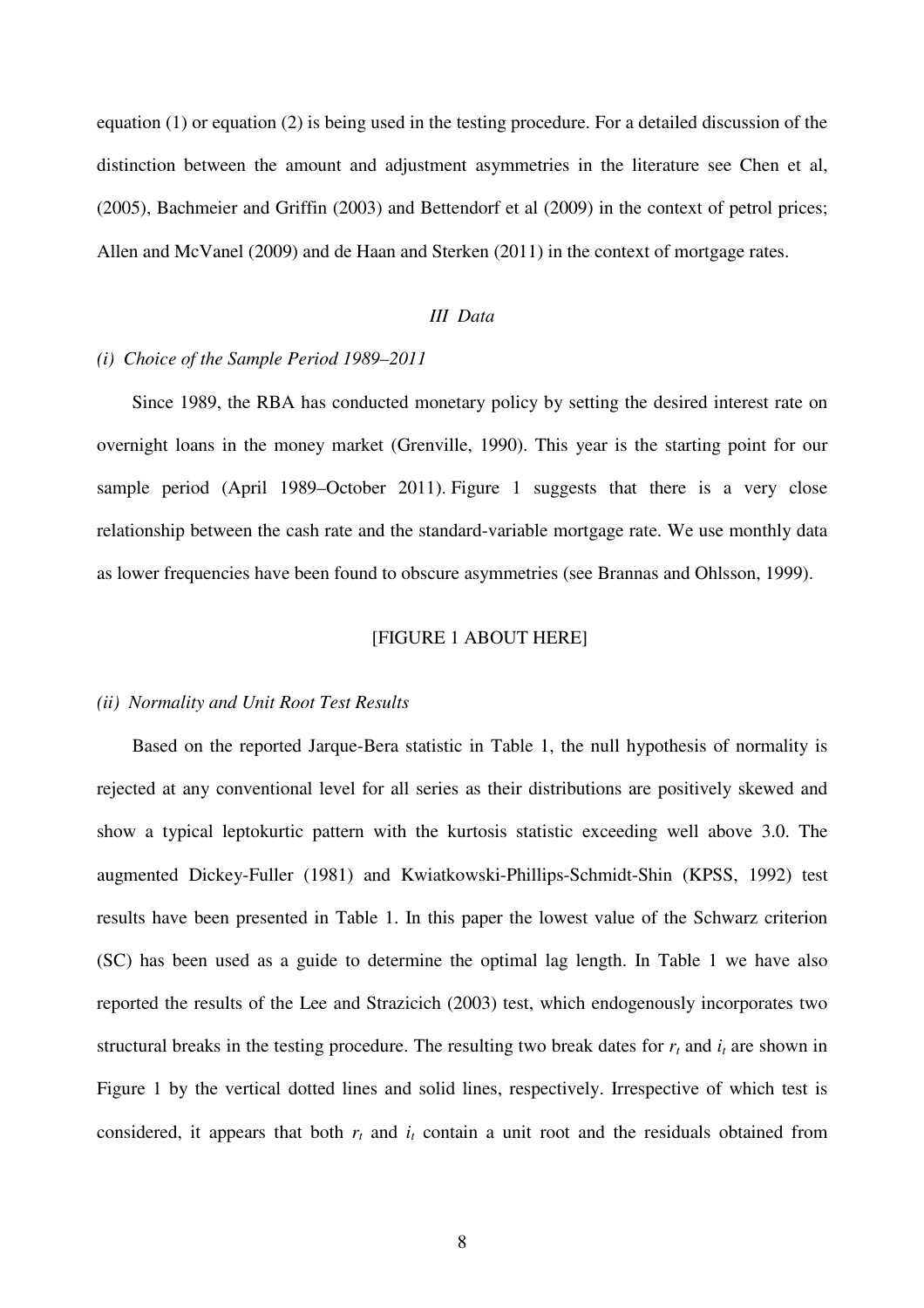$i_t = \beta r_t + \varepsilon_t$  are stationary.<sup>7</sup> Hence, one can argue that  $r_t$  and  $i_t$  are cointegrated and this is easily backed up by the visual inspection of the graph presented in Figure 1. Lowe (1995) also found similar results based on his sample period which ran from January 1986 to October 1994.

# [TABLE 1 ABOUT HERE]

#### *IV Empirical Results*

A cursory look at Figure 1 reveals that during the entire sample period 1989–2011 there are four specific periods when both the mortgage rate and the cash rate witnessed a noticeable downward trend: January 1990–July 1994 (as a result of a recession), May 1996–January 2000 (as an outcome of the Asian financial crisis), January 2001–April 2002 (due to another recession) and September 2008–August 2009 (as a consequence of the recent global financial crisis). As can be seen from Figure 1, while the cash rate was on a downward trajectory during these periods, the reduction in the mortgage rate was not of the same magnitude over time. As a result, the gap between these two rates became wider when both rates were decreasing. This phenomenon is more noticeable in the first (January 1990–July 1994) and the last periods (September 2008– August 2009). Such behaviour was not exhibited at times when the cash rate was on the rise. Attention is now directed to examine such an asymmetric behaviour using a more formal econometric approach.

#### *(i) Estimated Threshold Error-Correction Models*

In this section, we estimate the long-run relationship between the standard-variable mortgage rate and the cash rate by OLS. With  $R^2 = 0.637$ , the resulting residuals from our estimated relationship,  $i_t = 1.252r_t$ , appear to be stationary (ADF=-4.316). Thus,  $ECM_{t-1} = i_{t-1} - 1.252r_{t-1}$  can

<sup>&</sup>lt;sup>7</sup> The non-stationarity of interest rates has important implications for macroeconomic modelling at both the theoretical and the empirical levels. If interest rates contain unit roots, a one-time shock to interest rates will have permanent effects through time. On the other hand, if interest rates are stationary, then innovations are of transitory nature and reversible. The presence of a unit root in the nominal interest rates is found in many studies in the literature. However, DeJong et al. (1992) argue that this non-stationarity can be attributed to small samples and the well-known low power of unit root tests, which cannot distinguish between an I(1) and a near unit-root process.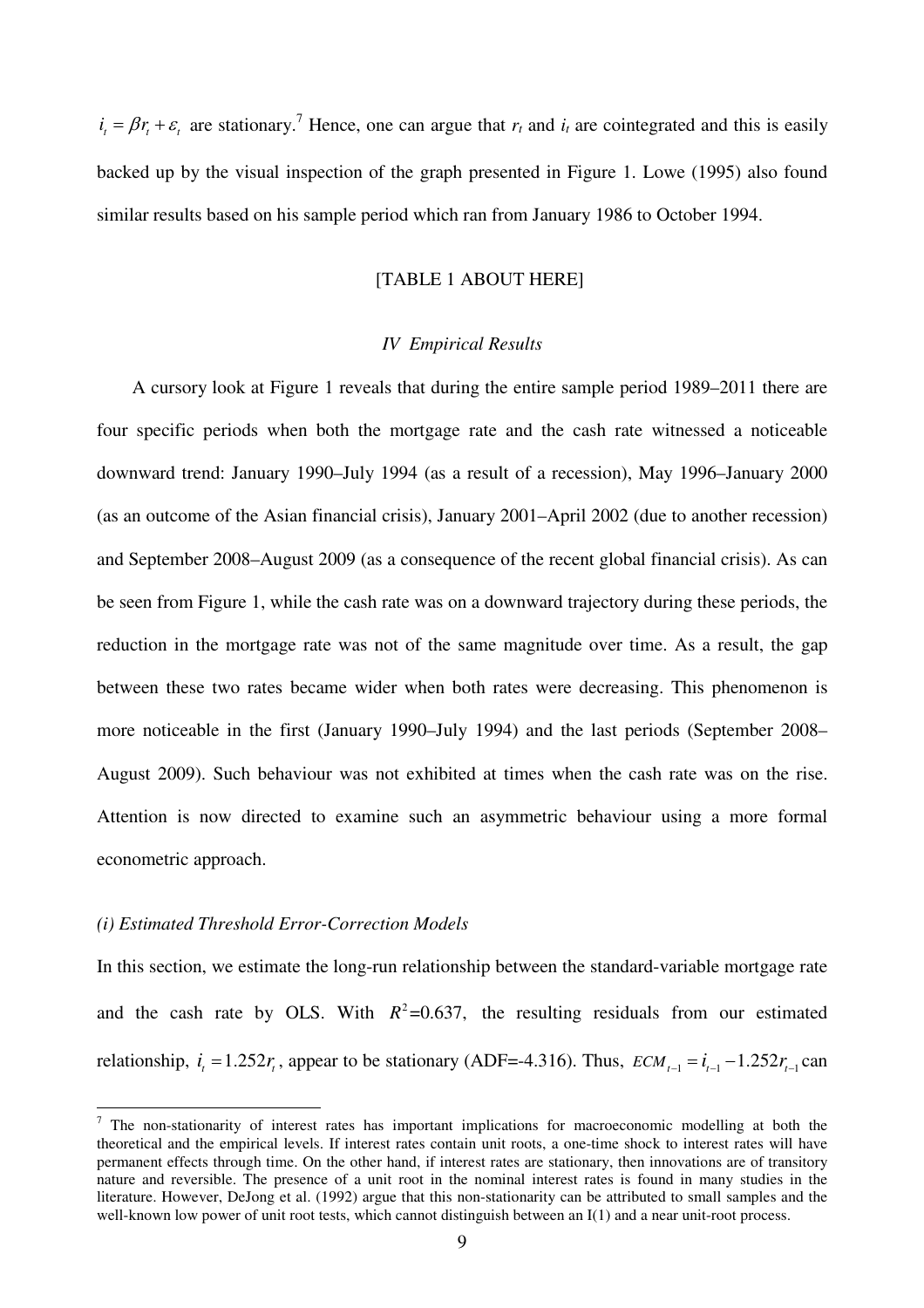be used as an error correction mechanism in a short-run dynamic model. The long-run passthrough parameter is estimated at 1.252, which is statistically significant at the 1 per cent level with a correct sign. This means that in the long run a 1 per cent rise in the cash rate by the RBA leads to a 1.252 per cent increase in the mortgage rate. We also tested the hypothesis that the long-run pass through parameter is equal to 1. Given  $F(1,270)=305$  and *p*-value=0.00, such a hypothesis is rejected. Before using OLS, we also conducted the Hausman (1978) test in the following two stages to ensure that there is no simultaneity between the mortgage rate  $(i<sub>t</sub>)$  and the cash rate  $(r_t)$ . First, we regressed  $r_t$  on our selected instrumental variables (*i.e.*  $i_{t-1}$ ,  $i_{t-2}$ ,  $r_{t-1}$  and  $r_{t-2}$ ) and then the fitted values (*i.e.*  $\hat{r}_t$ ) and the resulting residuals (*i.e.*  $\hat{e}_t$ ) were obtained. Second,  $i_t$  was regressed on the estimated  $\hat{r}_t$  and  $\hat{e}_t$ . Since the coefficient for  $\hat{e}_t$  (-0.113) was not statistically significant (*p*-value=0.67), it was concluded that the cash rate was weakly exogenous with respect to the dependent variable.

As discussed in the previous section, we have adopted two dynamic error-correction models (*i.e.* equations 1 and 2). In the first short-run dynamic model (Model I) the threshold parameter  $(\tau)$  was assumed zero. However, in Model II, which is based on equation (2), this parameter is determined endogenously by the data. In other words, after sorting the resulting residuals, we searched within the middle 85 per cent of the observations and selected a value of the threshold which yielded the lowest residual sum of squares as an estimate of the optimal threshold. The lower and upper values in our grid search were 0.2262 and 1.9194, respectively, with an increment of 0.01 at each step leading to an optimal threshold value of 0.2462.

In terms of determining the optimal lag length  $(q)$  in equations  $(1)$  and  $(2)$ , given that we are using monthly data, an upper band of 12 lags was allowed. Following the general-to-specific methodology, insignificant variables in equations (1) and (2) were omitted on the basis of a battery of maximum likelihood tests. We imposed joint-zero restrictions on explanatory variables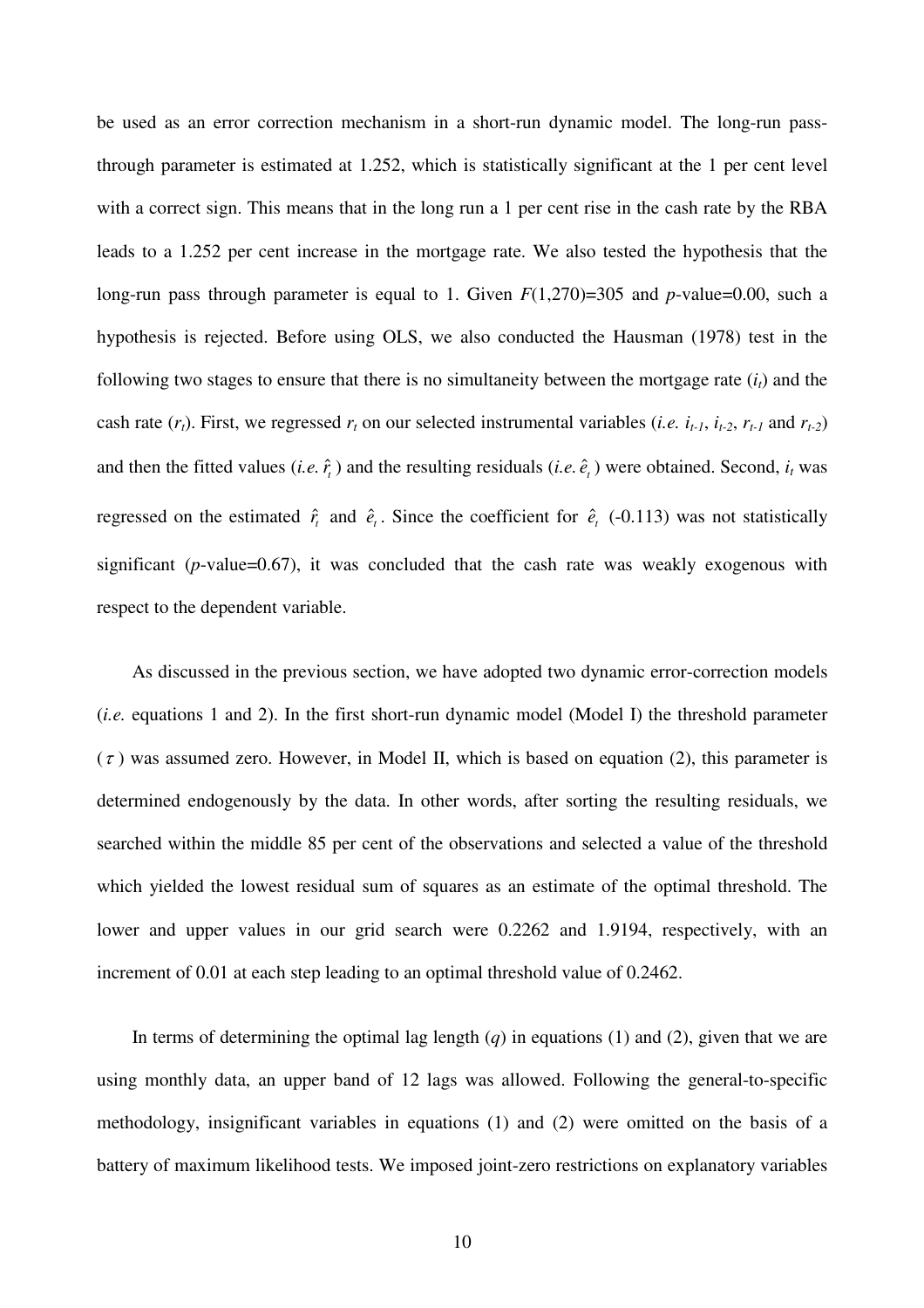in the unrestricted (general) model to obtain the most parsimonious and robust equation. The estimation results for both Model I and Model II have been presented in Table 2.

# [TABLE 2 ABOUT HERE]

According to Table 2, all of the estimated coefficients are statistically significant at the 1 per cent level and have the expected theoretical signs, with the only exception being  $ECM_{t-1}^+$  $_{-1}^{\circ}$ . Both models also perform well in terms of goodness-of-fit statistics. The adjusted  $R^2$  is as high as 0.64 and the overall  $F$  test rejects the null hypothesis at the 1 per cent level of significance. Furthermore, both estimated models pass a battery of diagnostic tests and show no sign of serial correlation (see the Breusch-Godfrey LM tests), misspecification (see the Ramsey RESET test), heteroskedasticity (see the ARCH tests) or instability (see the Chow forecast tests in three different out of sample periods). The only diagnostic test that our models could not pass was the Jarque-Bera normality test of the residuals. One should not be concerned about the normality test results as we have used a large sample size with  $261$  monthly observations.<sup>8</sup> The estimated coefficients of  $AR(1)$ ,  $AR(6)$  and  $AR(9)$  are also statistically significant. This indicates the presence of some seasonality as also found by Karamujic (2011). The corresponding inverse roots of AR polynomials for both models are well within the unit circle. As can be seen from Table 2, the estimated coefficients in both Models I and II are very similar in terms of their magnitudes and statistical significance.

*Ceteris paribus*, if in the short run the cash rate increased, say by 1 per cent in a particular month, this would have immediately led to a rise of 1.158 per cent in the mortgage rate. On the other hand, a similar 1 per cent rate cut would have resulted in only 0.550 per cent instantaneous fall followed by a subsequent 0.290 per cent cut a month later. The total short-run effect associated with the RBA's rate cut would then be only 0.84 per cent (0.55+0.29), whereas the

 $8$  Although the Jarque-Berra statistic rejects the normality of the errors, the reported  $F$  statistics are asymptotically justified as the method of moments' diagnostic tests. See Hayashi (2000, sections 2.7 and 2.10).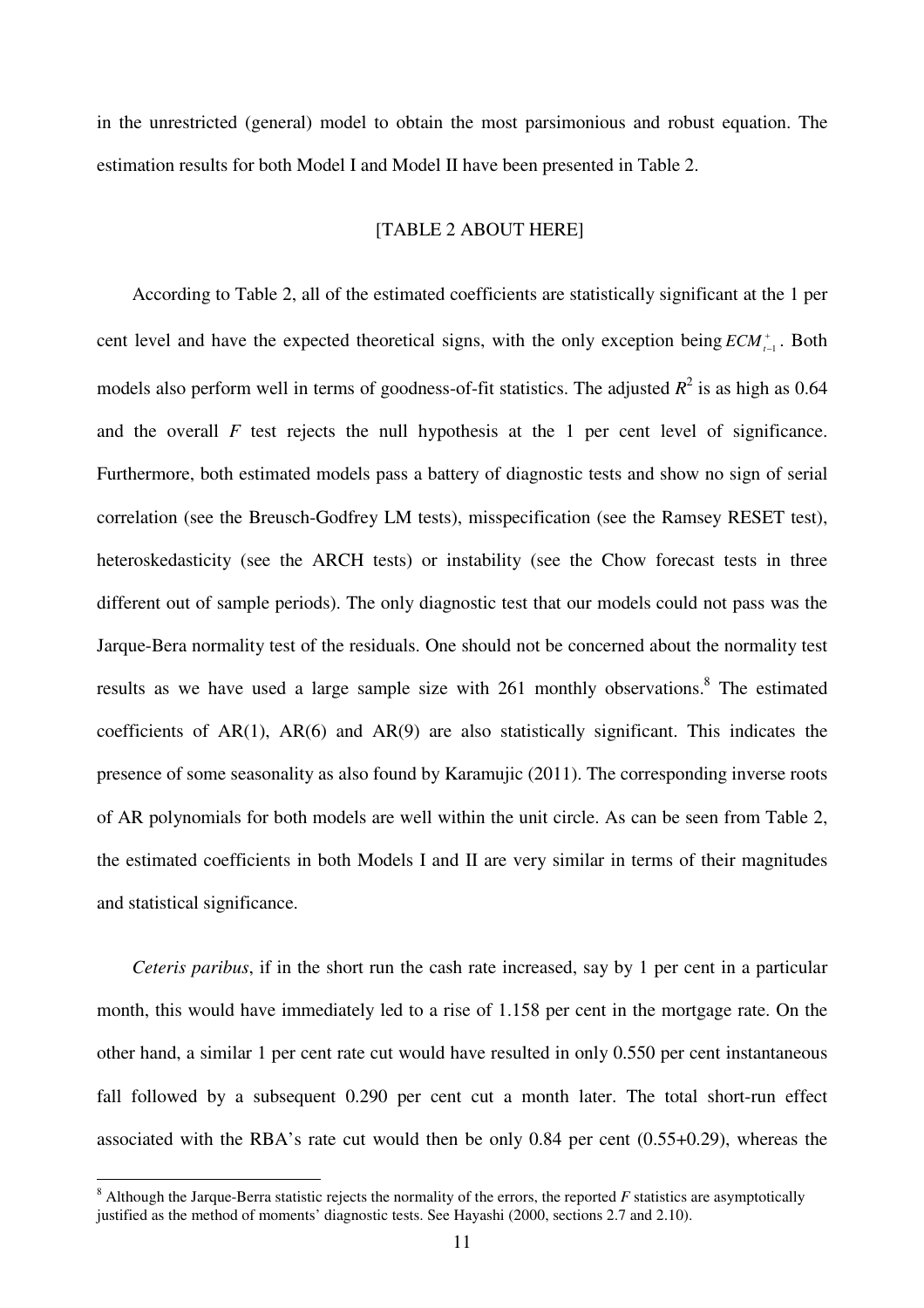corresponding effect for a rate rise would be 1.158 per cent. This proffers support for the shortrun applicability of the "rockets-and-feathers hypothesis" in the context of the mortgage market in Australia.

What about the adjustment asymmetry? In Table 2  $|\omega^-| > |\omega^+|$  and  $|\theta^-| > |\theta^+|$ , it is thus clear that whenever the actual mortgage rate is below its equilibrium path at time  $t$ -*1* (*i.e.*  $ECM_{t-1}$  < 0), the mortgage rate quickly adjusts towards its equilibrium with an estimated feedback coefficient of -0.176 per month. However, when the mortgage rate is above the equilibrium value or  $ECM_{t-1} > 0$ , such an adjustment does not take place as the corresponding *t* ratio for the feedback coefficient is insignificant (see the *t* ratio for the coefficient of  $ECM_{t-1}^+$  $\int_{-1}$  in Table 2). It appears that the Australian mortgage lenders charge above equilibrium rates when such a deviation from the equilibrium path occurs. Conversely, when their actual rates are below the market equilibrium (*i.e.* Model I) or less than a certain threshold (*i.e.* Model II where  $\tau = 0.2462$ ), they correct the prevailing gap by raising their mortgage rates with a feedback coefficient of -0.17.

We have also formally tested the absence of both the amount asymmetry (*i.e.* the short-run asymmetry) and the adjustment asymmetry (*i.e.* the long-run asymmetry) using a Wald test with the results presented in Table 3. The null hypotheses are rejected at the 1 per cent level of significance, irrespective of which model has been used in the testing procedure. Based on these results, one can argue that there is convincing evidence for the existence of both amount asymmetry and adjustment asymmetry. Our results are also consistent with previous studies. An overwhelming majority of previous studies suggest that there is a great deal of asymmetry in the short-run changes in mortgage rates. See for instance Heffernan (1997), Payne (2007, 2006), Toolsema and Jacobs (2007), Saadon, et al. (2008), Liu, et al. (2008), Allen and McVanel (2009) and de Haan and Sterken (2011).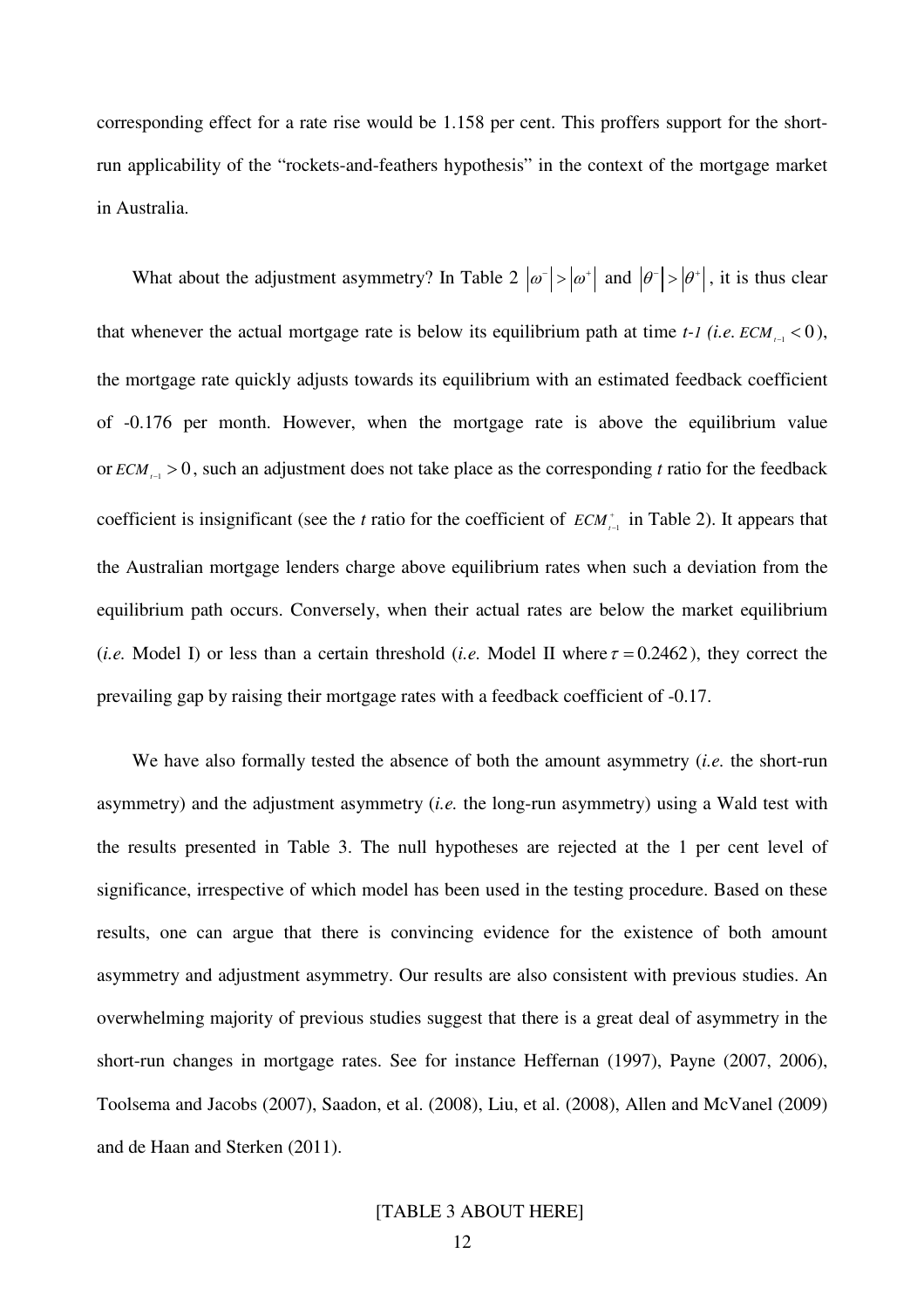What can possibly explain this phenomenon? In general, Peltzman (2000) believed that various measures of imperfect competition, the existence of consumer search costs, inventory cost, inflation-related asymmetric menu costs, and input price volatility, determine the extent of asymmetric changes in the prices of goods and services. Since interest rates represent the price of borrowed or loaned funds, one can relate to Peltzman's findings with a slightly different perspective regarding changes in interest rates. Previous interest rate studies have identified five explanations for the rigidity in the rate adjustment process: fixed menu cost, high switching cost, imperfect competition, asymmetric information, and interest rate regulation (see *inter alia* Hannan and Berger, 1991; Scholnick, 1996; Chong et al., 2006; and Chong, 2010).

In the context of Australian mortgage rates, Lowe and Rohling (1992) provided a detailed account of the stickiness of various types of loan rates. They argued that the two most important explanations for the downward stickiness of the mortgage rates in Australia are switching costs and risk sharing. Switching costs (such as loan establishment fees, stamp duty, early repayment fees) associated with moving from one housing loan to another could be quite high. It is also argued that "if borrowers are more risk averse than the shareholders of the bank, there exists an implicit risk insurance argument for the stickiness of interest rates" (Lowe and Rohling, 1992, p.11). If competition is not strong and customers' decisions are interest-rate inelastic, then changes in the cash rate may have relatively little impact on mortgage rates.

#### *V Conclusion*

Banks' asymmetric behaviour in setting mortgage rates is a cause of concern in the community. As in many other countries, mortgage interest payments constitute a significant proportion of consumer spending in Australia. However, little empirical work has been conducted regarding the dynamic effects of a change in the cash rate on Australia's retail mortgage rate. This paper quantifies the extent of asymmetric behaviour exhibited by the banking industry as a whole by tracing out the dynamic asymmetric responses of lenders to changes in the cash rate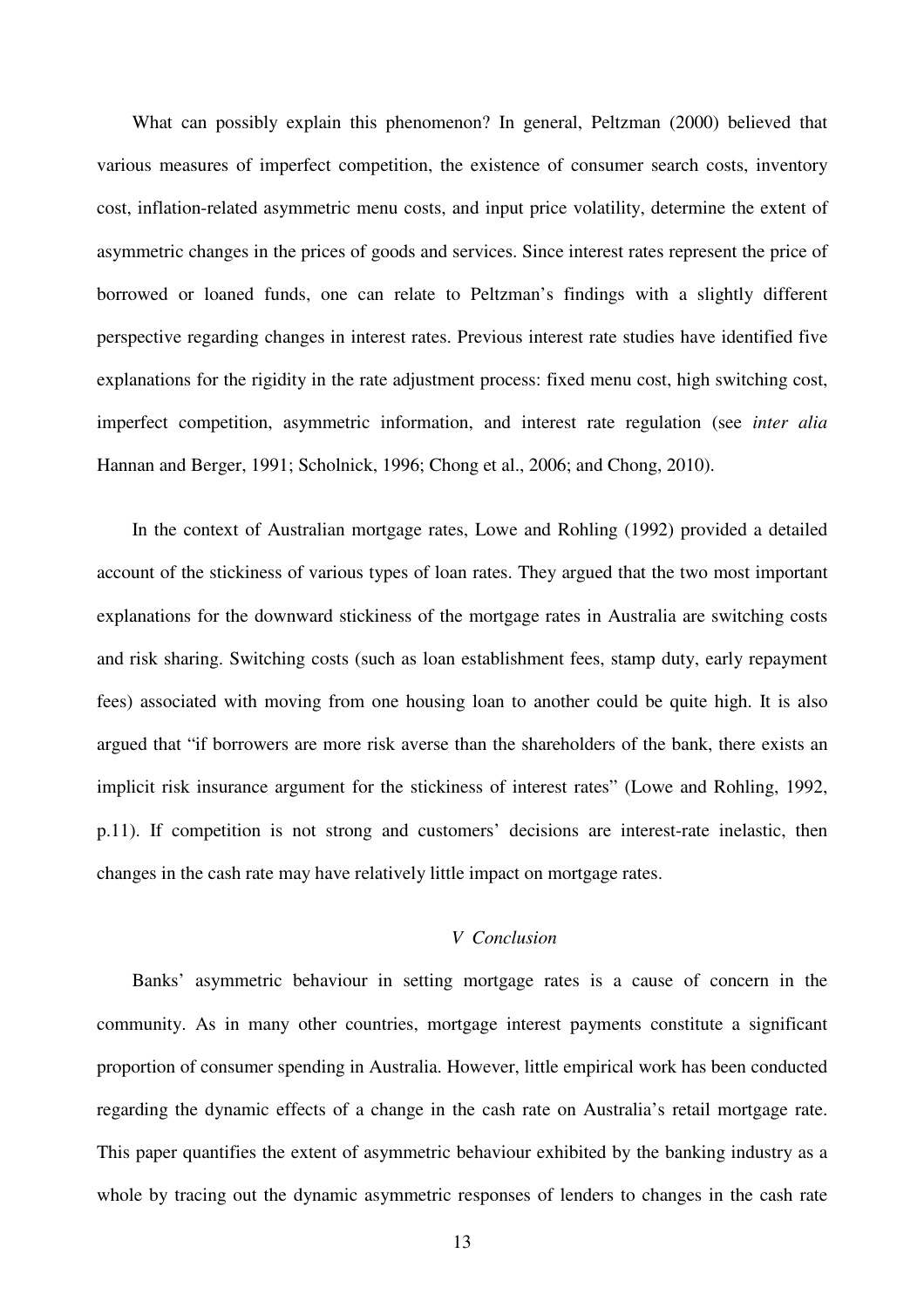over time. Specifically, this paper tests the "rockets-and-feathers hypothesis" in the Australian residential mortgage market. The framework can be adapted to model the asymmetries in other types of retail and wholesale interest rates, including those for credit cards, personal loans, and business loans.

Using monthly data from 1989 to 2011, we found that rate rises are passed onto the consumer faster than rate cuts. The short-run effects of a 1 per cent rise and fall in the cash rate on the mortgage rate are 1.158 per cent (occurred almost instantaneously) and 0.84 per cent (eventuated within 1–2 months), respectively. In sum, one can conclude that when actual mortgage rates are below the market equilibrium value, Australian banks quickly fill the gap by raising their mortgage rates. Conversely, when actual mortgage rates are above the equilibrium path, lenders usually hesitate to lower their rates.

#### **REFERENCES**

- Allen, J. and McVanel, D. (2009), 'Price Movements in the Canadian Residential Mortgage Market', *Bank of Canada Working Paper 2009-13*, Ottawa.
- Allen, M.T., Rutherford, R.C. and Wiley, M.K. (1999), 'The Relationships between Mortgage Rates and Capital Market Rates Under Alternative Market Conditions', *Journal of Real Estate Finance Economics*, **19**, 211–21.
- Arbatskaya, M. and Baye, M. (2004), 'Are Prices `Sticky' Online? Market Structure Effects and Asymmetric Responses to Cost Shocks in Online Mortgage Markets', *International Journal of Industrial Organization*, **22**, 1443-62.
- Bachmeier, L.J. and Griffin, J.M. (2003), 'New Evidence on Asymmetric Gasoline Price Responses', *The Review of Economics and Statistics*, **85**(3), 772–76
- Bacon, R.W. (1991), 'Rockets and Feathers: The Asymmetric Speed of Adjustment of U.K. Retail Gasoline Prices to Cost Changes', *Energy Economics*, **13**, 211–18.
- Bettendorf, L., van der Geest, S.A. and Kuper, G.H. (2009), 'Do Daily Retail Gasoline Prices Adjust Asymmetrically?', *Journal of Applied Statistics*, **36**(4), 385–97.
- Bikker, J.A. and Haaf, K. (2002), 'Competition, Concentration and their Relationship: An Empirical Analysis of the Banking Industry', *Journal of Banking and Finance,* **26**, 2191–214.
- Brännäs, K. and Ohlsson, H. (1999), 'Asymmetric Time Series and Temporal Aggregation', *Review of Economics and Statistics*, **81**, 341–44.
- Chen, L.H., Finney, M. and Lai, K.S. (2005), 'A Threshold Cointegration Analysis of Asymmetric Price Transmission from Crude Oil to Gasoline Prices', *Economics Letters*, **89**, 233–39.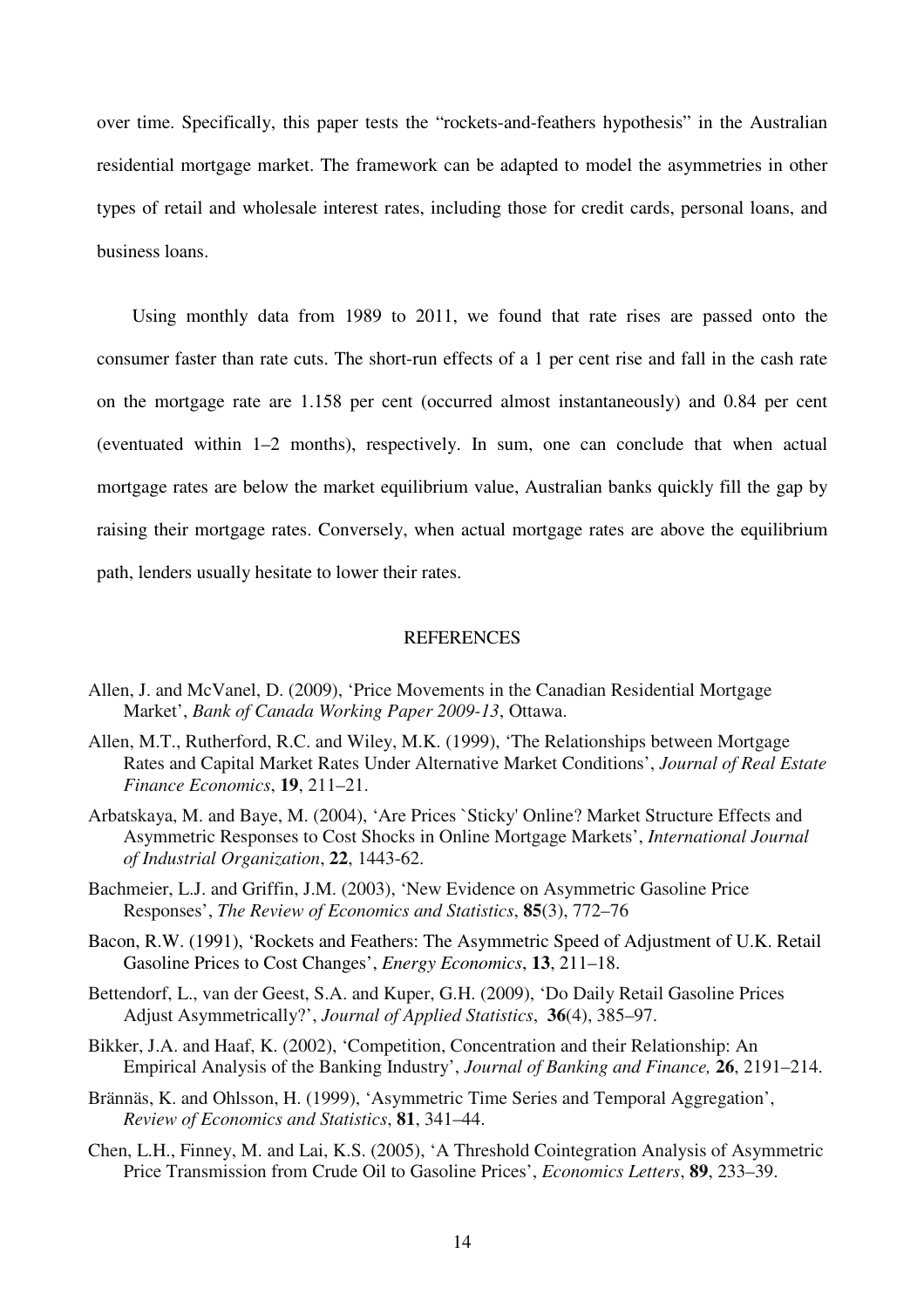- Chong, B.S. (2010), 'Interest Rate Deregulation: Monetary Policy Efficacy and Rate Rigidity', *Journal of Banking and Finance*, **30**, 1467–84.
- Chong, B.S., Liu, M.H. and Shrestha, K. (2006), 'Monetary Transmission via the Administered Interest Rates Channel', *Journal of Banking and Finance*, **34**, 1299–1307.
- Corvoisier, S. and Gropp, R. (2002), 'Bank Concentration and Retail Interest Rates', *Journal of Banking and Finance*, **26**(1), 2155–89.
- de Haan, L. and Sterken, E. (2011), 'Bank-Specific Daily Interest Rate Adjustment in the Dutch Mortgage Market', *Journal of Financial Services Research*, **39**, 145–59.
- DeJong, D.N., Nankervis, J., Savin, N.E. and Whiteman, C.H. (1992), 'The Power Problems of Unit Root Tests in Time Series with Autoregressive Errors', *Journal of Econometrics*, **53**, 323–43.
- Dickey, D. and Fuller, W. (1981), 'Likelihood Ratio Tests for Autoregressive Time Series with a Unit Root', *Econometrica*, **49**, 1057-72.
- Eichengreen, B., Watson, M.W. and Grossman, R.S. (1985), 'Bank Rate Policy under the Interwar Gold Standard: A Dynamic Probit Model', *The Economic Journal*, **95**, 725–45.
- Enders, W. and Siklos, P.L. (2001), 'Cointegration and Threshold Adjustment', *Journal of Business and Economic Statistics*, **19**, 166–76.
- Gittins, R. (1991), 'Bank Rates May Not Be in Your Interest', *Sydney Morning Herald*, November 13, 1991.
- Haney, R.L. (1988), 'Sticky Mortgage Rates: Some Empirical Evidence', *Journal of Real Estate Research*, **3**, 61–73.
- Hannan, T.H. and Berger, A.N. (1991), 'The Rigidity of Prices: Evidence from the Banking Industry', *American Economic Review*, **84**, 938–45.
- Hausman, J.A. (1978), 'Specification Tests in Econometrics', *Econometrica*, **46**(6), 1251–71.
- Hayashi, F. (2000), *Econometrics*. Princeton University Press, Princeton.
- Heffernan, S.A. (1997), 'Modelling British Interest Rate Adjustment: An Error Correction Approach', *Economica*, **65**, 211–31.
- Hofmann, B. and Mizen, P. (2004), 'Interest Rate Pass-Through and Monetary Transmission: Evidence from Individual Financial Institutions' Retail Rates', *Economica*, **71**, 99–123.
- Kwiatkowski, D., Phillips, P.C.B., Schmidt, P. and Shin, Y. (1992), 'Testing the Null Hypothesis of Stationarity Against the Alternative of a Unit Root: How Sure Are We That Economic Time Series Have a Unit Root?', *Journal of Econometrics,* **54**, 159–78.
- Lee, J. and Strazicich, M.C. (2003), 'Minimum Lagrange Multiplier Unit Root Test with Two Structural Breaks', *Review of Economics and Statistics*, **85**, 1082-9.
- Lim, G.C. (2001), 'Bank Interest Rate Adjustments: Are They Asymmetric?', *Economic Record*, **77**(237), 135-47.
- Liu, M.H., Margaritis, D. and Tourani-Rad, A. (2008), 'Monetary Policy Transparency and Pass-Through of Retail Interest Rates', *Journal of Banking and Finance*, **32**(4), 501-11.
- Liu, M.H., Margaritis, D. and Tourani-Rad, A. (2011), 'Asymmetric Information and Price Competition in Small Business Lending', *Journal of Banking and Finance*, **35**, 2189–96.
- Lowe, P. (1995), 'The Link Between The Cash Rate And Market Interest Rates', *Research Discussion Paper 9504*, Economic Research Department, Reserve Bank of Australia.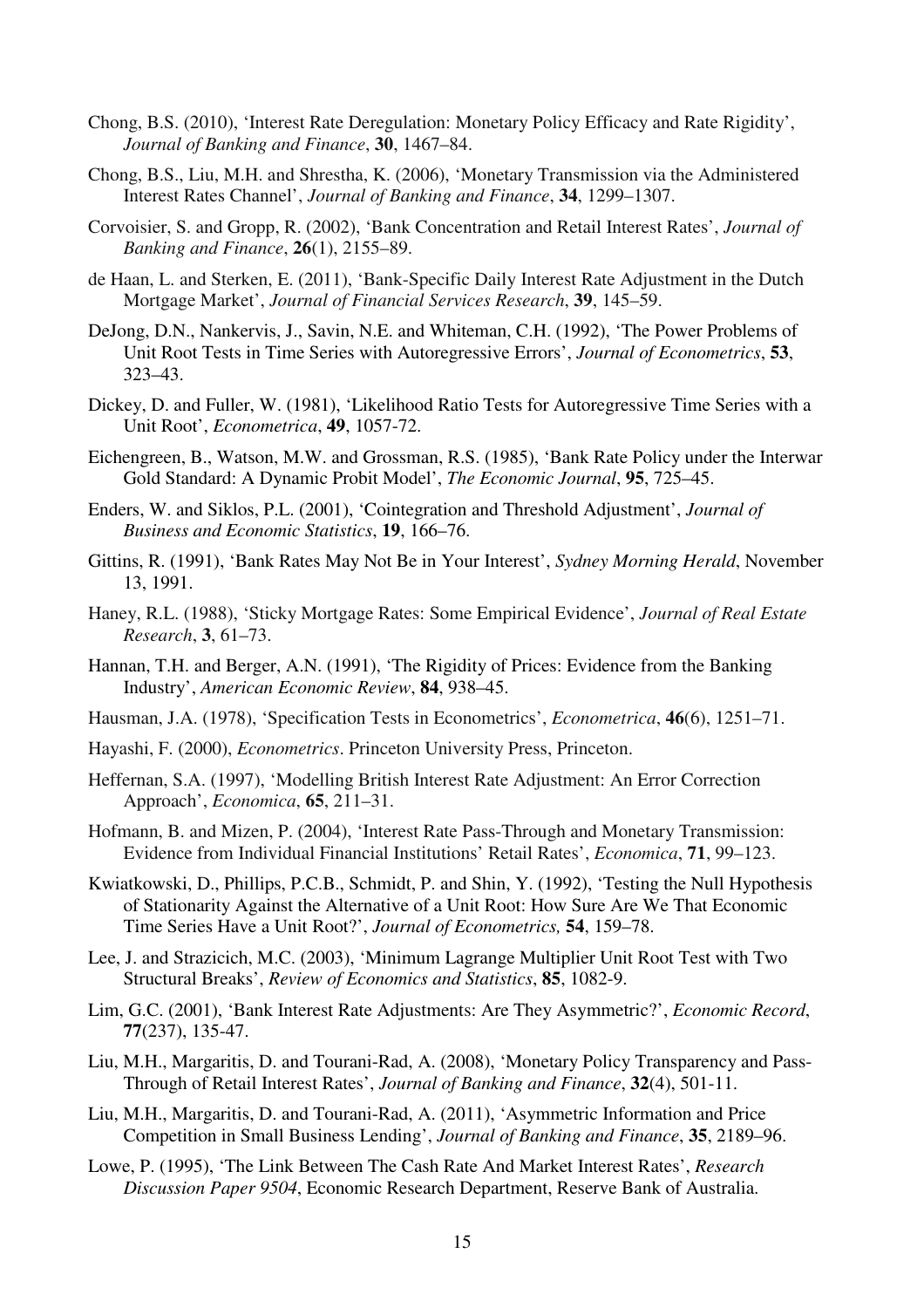- Lowe, P. and Rohling, T. (1992), 'Loan Rate Stickiness: Theory and Evidence', *Research Discussion Paper 9206*, Economic Research Department, Reserve Bank of Australia.
- Maudos, J. and Fernandez de Guevara, J. (2004), 'Factors Explaining the Interest Margin in the Banking Sectors of the European Union', *Journal of Banking and Finance*, **28**, 2259–81.
- Neumark, D. and Sharpe, S.A. (1992), 'Market Structure and the Nature of Price Rigidity: Evidence from the Market for Consumer Deposits', *Quarterly Journal of Economics*, **107**, 657–80.
- Payne, J.E. (2006), 'The Response of the Conventional Mortgage Rate to the Federal Funds Rate: Symmetric or Asymmetric Adjustment?', *Applied Financial Economics Letters*, **2**(5), 279-84.
- Payne, J.E. (2007), 'Interest Rate Pass Through and Asymmetries in Adjustable Rate Mortgages', *Applied Financial Economics*, **17**(16-18), 1369-76.
- Payne, J.E. and Waters, G.A. (2008), 'Interest Rate Pass Through and Asymmetric Adjustment: Evidence from the Federal Funds Rate Operating Target Period', *Applied Economics*, **40**(10- 12), 1355-62.
- Peltzman, S. (2000), 'Prices Rise Faster than They Fall', *Journal of Political Economy*, **108**, 466– 502.
- Reserve Bank of Australia (2011), Statistical Tables, (Tables F1 and F5), Accessed 20 October, 2011, http://www.rba.gov.au/Statistics
- Saadon, Y., Ben David, N., Benzion, U. and Shiffer, Z. (2008), 'Asymmetric Preferences and the Central Bank's Interest Rate', *Journal of Money, Investment and Banking*, **1**(5), 67-84.
- Sarno, L. and Thornton, D.L. (2003), 'The Dynamic Relationship Between the Federal Funds Rate and the Treasury Bill Rate: An Empirical Investigation', *Journal of Banking and Finance*, **27**, 1079–110
- Scholnick, B.(1996), 'Asymmetric Adjustment of Commercial Bank Interest Rates: Evidence from Malaysia and Singapore', *Journal of International Money and Finance*, **15**, 485–96.
- Toolsema, L.A. and Jacobs, J.P.A.M. (2007), 'Why Do Prices Rise Faster than They Fall? With an Application to Mortgage Rates', *Managerial and Decision Economics*, **28**(7), 701–12.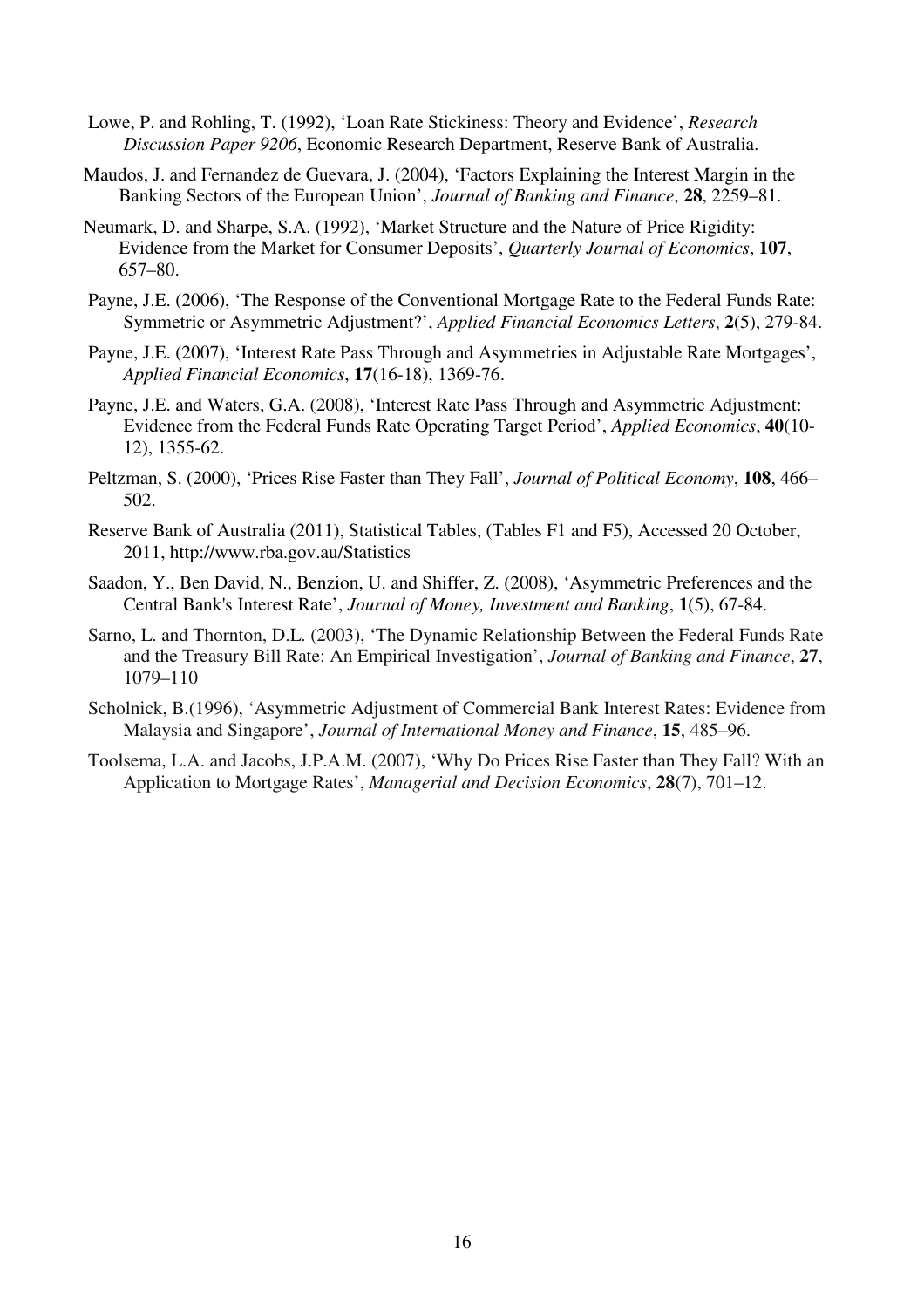

FIGURE 1 *The Cash Rate (rt) and the Mortgage Rate (it) 1989M4-2011M10* 

*Note:* The endogenously-determined two break dates for  $r<sub>t</sub>$  and  $i<sub>t</sub>$  are shown by the vertical dotted lines and solid lines, respectively.

*Source:* The Reserve Bank of Australia (RBA, 2011).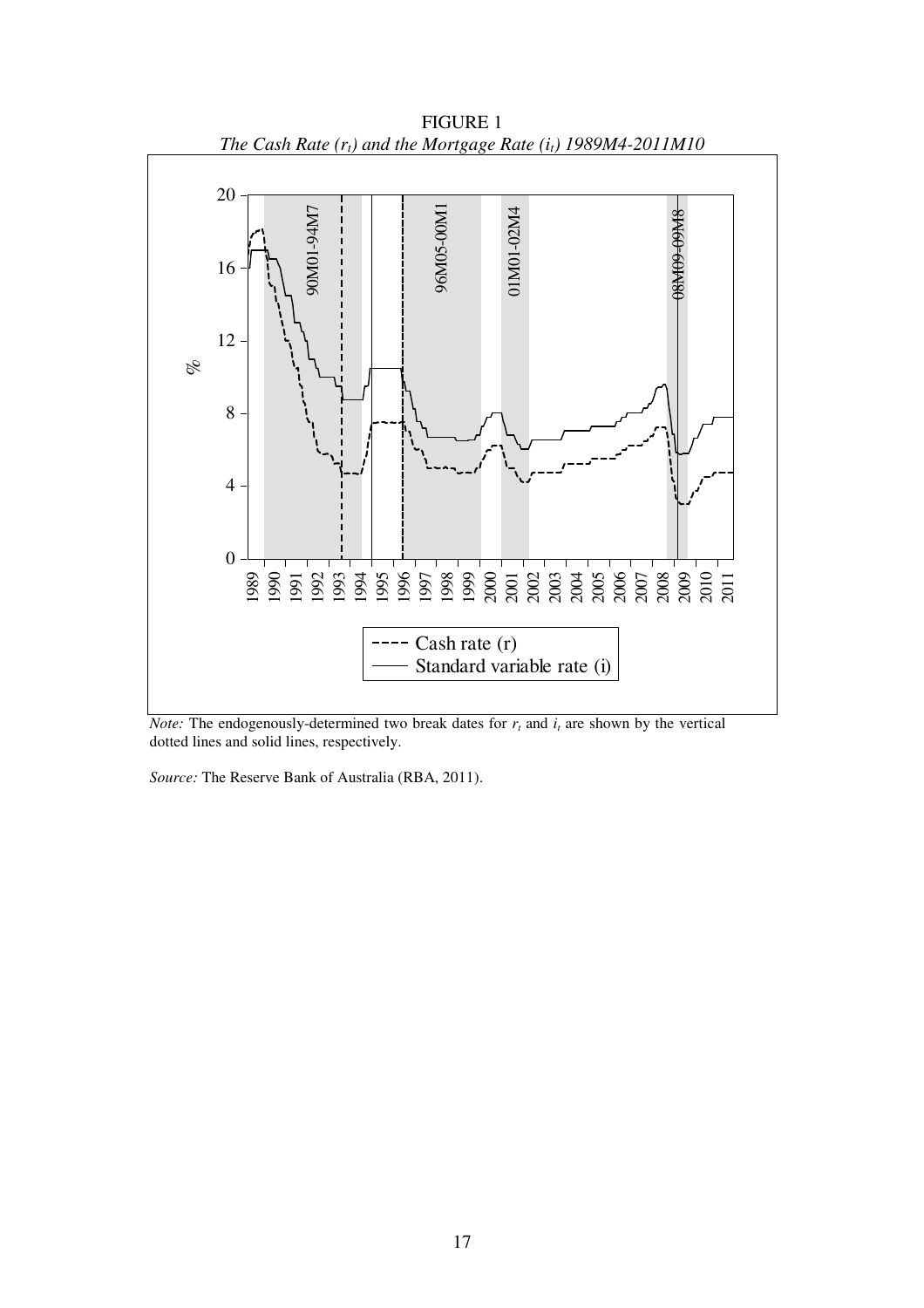|                                      |                  |                    | <i>Liothanny and Onn Root Lest Resins</i> |                    |                    |
|--------------------------------------|------------------|--------------------|-------------------------------------------|--------------------|--------------------|
| Description                          | $i_{t}$          | $\Delta i$ ,       | $r_{t}$                                   | $\Delta r$         | $ECM_{.}$          |
| <b>Skewness</b>                      | 1.62             | $-1.06$            | 2.33                                      | $-1.69$            | $-1.976$           |
| Kurtosis                             | 4.88             | 9.42               | 7.96                                      | 8.30               | 9.051              |
| Jarque-Bera                          | 159*             | $517*$             | 523*                                      | 446*               | 590*               |
| ADF test:                            |                  |                    |                                           |                    |                    |
| $t$ stat.                            | $-2.576$         | $-8.315*$          | $-2.426$                                  | $-6.854*$          | $-4.316*$          |
| Optimal lag                          | 4                | 1                  | 2                                         | 1                  | 4                  |
| KPSS:                                |                  |                    |                                           |                    |                    |
| LM stat.                             | $0.400*$         | 0.041              | $0.274*$                                  | 0.095              | 0.119              |
| Bandwidth                            | 12               | 9                  | 12                                        | 10                 | 12                 |
| Lee and Strazicich $LM_{\tau}$ test: |                  |                    |                                           |                    |                    |
| t ratio                              | $-2.950$         | $-7.281*$          | $-2.693$                                  | $-6.856*$          | $-6.617*$          |
| Optimal lag                          | 6                | 6                  | 6                                         | 1                  | 8                  |
| $\hat{T_{_B}}$                       | 1993:8<br>2009:3 | 1993:08<br>1996:06 | 1995:01<br>2009:03                        | 1992:03<br>1995:01 | 1994:10<br>2008:11 |

TABLE 1 *Normality and Unit Root Test Results* 

*Notes:* (1) \* indicates that the corresponding null hypothesis is rejected at 1 per cent level of significance. (2) The choice between the crash model and the trend break model in the Lee and Strazicich (2003) test was based on the statistical significance of the corresponding parameters.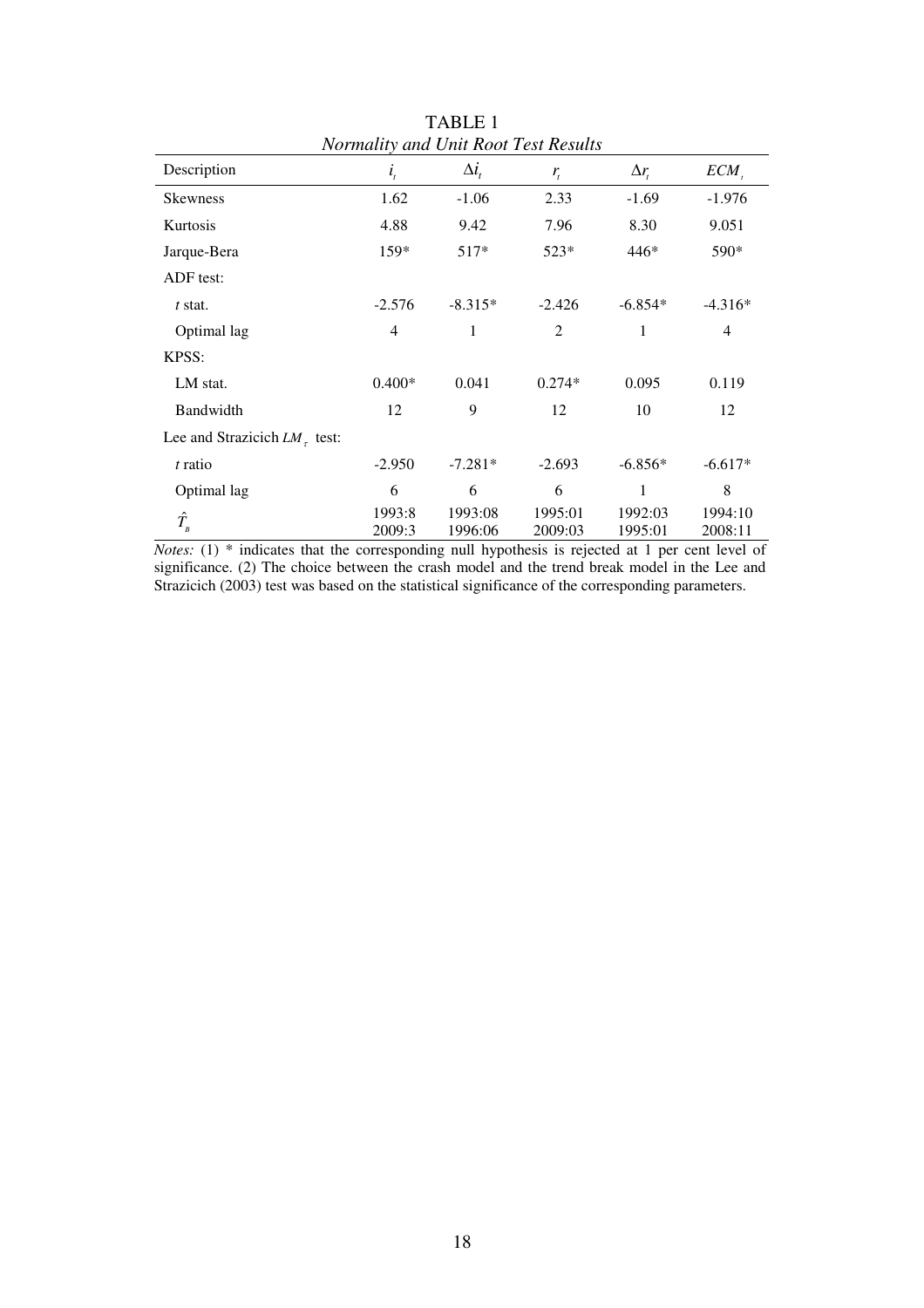| Coefficient<br>Coefficient<br>$t$ ratio<br>$t$ ratio<br>$p$ -value<br>$p$ -value<br>$-0.009$<br>$-0.003$<br>$-0.2$<br>0.85<br>$-0.6$<br>0.55<br>Intercept<br>$\Delta r_t^+$<br>0.00<br>13.0<br>1.158*<br>13.0<br>1.153*<br>0.00<br>$0.550*$<br>0.00<br>$\Delta r_{t}^{-}$<br>11.1<br>$0.548*$<br>11.1<br>0.00<br>$\Delta r_{t-1}^{-}$<br>$0.290*$<br>6.2<br>0.00<br>6.2<br>$0.00\,$<br>$0.291*$<br>$ECM_{t-1}^+$<br>$-0.006$<br>$-0.5$<br>0.58<br>$-0.008$<br>$-0.8$<br>0.40<br>$\textit{ECM}^-_{\scriptscriptstyle t-1}$<br>0.00<br>$-0.176*$<br>$-6.1$<br>$-0.175*$<br>$-6.2$<br>0.00<br>0.00<br>$D_{i}$<br>$-0.656*$<br>$-5.7$<br>$-0.653*$<br>$-5.7$<br>0.00<br>$-0.319*$<br>$-5.4$<br>0.00<br>AR(1)<br>$-0.317*$<br>$-5.3$<br>0.00<br>4.1<br>0.00<br>$0.00\,$<br>AR(6)<br>$0.218*$<br>$0.220*$<br>4.1<br>$2.8\,$<br>0.00<br>$0.00\,$<br>AR(9)<br>$0.130*$<br>$0.131*$<br>2.9 | Variable | Model I<br>(Equation 1) |  |  | Model II<br>(Equation 2) |  |  |
|-----------------------------------------------------------------------------------------------------------------------------------------------------------------------------------------------------------------------------------------------------------------------------------------------------------------------------------------------------------------------------------------------------------------------------------------------------------------------------------------------------------------------------------------------------------------------------------------------------------------------------------------------------------------------------------------------------------------------------------------------------------------------------------------------------------------------------------------------------------------------------------|----------|-------------------------|--|--|--------------------------|--|--|
|                                                                                                                                                                                                                                                                                                                                                                                                                                                                                                                                                                                                                                                                                                                                                                                                                                                                                   |          |                         |  |  |                          |  |  |
|                                                                                                                                                                                                                                                                                                                                                                                                                                                                                                                                                                                                                                                                                                                                                                                                                                                                                   |          |                         |  |  |                          |  |  |
|                                                                                                                                                                                                                                                                                                                                                                                                                                                                                                                                                                                                                                                                                                                                                                                                                                                                                   |          |                         |  |  |                          |  |  |
|                                                                                                                                                                                                                                                                                                                                                                                                                                                                                                                                                                                                                                                                                                                                                                                                                                                                                   |          |                         |  |  |                          |  |  |
|                                                                                                                                                                                                                                                                                                                                                                                                                                                                                                                                                                                                                                                                                                                                                                                                                                                                                   |          |                         |  |  |                          |  |  |
|                                                                                                                                                                                                                                                                                                                                                                                                                                                                                                                                                                                                                                                                                                                                                                                                                                                                                   |          |                         |  |  |                          |  |  |
|                                                                                                                                                                                                                                                                                                                                                                                                                                                                                                                                                                                                                                                                                                                                                                                                                                                                                   |          |                         |  |  |                          |  |  |
|                                                                                                                                                                                                                                                                                                                                                                                                                                                                                                                                                                                                                                                                                                                                                                                                                                                                                   |          |                         |  |  |                          |  |  |
|                                                                                                                                                                                                                                                                                                                                                                                                                                                                                                                                                                                                                                                                                                                                                                                                                                                                                   |          |                         |  |  |                          |  |  |
|                                                                                                                                                                                                                                                                                                                                                                                                                                                                                                                                                                                                                                                                                                                                                                                                                                                                                   |          |                         |  |  |                          |  |  |
|                                                                                                                                                                                                                                                                                                                                                                                                                                                                                                                                                                                                                                                                                                                                                                                                                                                                                   |          |                         |  |  |                          |  |  |
| Goodness of fit statistics:                                                                                                                                                                                                                                                                                                                                                                                                                                                                                                                                                                                                                                                                                                                                                                                                                                                       |          |                         |  |  |                          |  |  |
| $R^2$<br>0.657<br>0.659                                                                                                                                                                                                                                                                                                                                                                                                                                                                                                                                                                                                                                                                                                                                                                                                                                                           |          |                         |  |  |                          |  |  |
| $\overline{R}^2$<br>0.645<br>0.647                                                                                                                                                                                                                                                                                                                                                                                                                                                                                                                                                                                                                                                                                                                                                                                                                                                |          |                         |  |  |                          |  |  |
| 53.5*<br>0.00<br>53.9*<br>$0.00\,$<br>Overall $F(7, 251)$                                                                                                                                                                                                                                                                                                                                                                                                                                                                                                                                                                                                                                                                                                                                                                                                                         |          |                         |  |  |                          |  |  |
| Akaike info criterion<br>$-1.045$<br>$-1.050$                                                                                                                                                                                                                                                                                                                                                                                                                                                                                                                                                                                                                                                                                                                                                                                                                                     |          |                         |  |  |                          |  |  |
| Schwarz criterion<br>$-0.908$<br>$-0.913$                                                                                                                                                                                                                                                                                                                                                                                                                                                                                                                                                                                                                                                                                                                                                                                                                                         |          |                         |  |  |                          |  |  |
| Hannan-Quinn criterion<br>$-0.990$<br>$-0.995$                                                                                                                                                                                                                                                                                                                                                                                                                                                                                                                                                                                                                                                                                                                                                                                                                                    |          |                         |  |  |                          |  |  |
| Diagnostic tests                                                                                                                                                                                                                                                                                                                                                                                                                                                                                                                                                                                                                                                                                                                                                                                                                                                                  |          |                         |  |  |                          |  |  |
| <b>DW</b><br>1.932<br>1.932                                                                                                                                                                                                                                                                                                                                                                                                                                                                                                                                                                                                                                                                                                                                                                                                                                                       |          |                         |  |  |                          |  |  |
| Serial correlation LM Test:                                                                                                                                                                                                                                                                                                                                                                                                                                                                                                                                                                                                                                                                                                                                                                                                                                                       |          |                         |  |  |                          |  |  |
| 1.455<br>0.24<br>1.225<br>0.30<br>2 lags                                                                                                                                                                                                                                                                                                                                                                                                                                                                                                                                                                                                                                                                                                                                                                                                                                          |          |                         |  |  |                          |  |  |
| 1.523<br>0.20<br>1.359<br>0.25<br>4 lags: $F(4,247)$                                                                                                                                                                                                                                                                                                                                                                                                                                                                                                                                                                                                                                                                                                                                                                                                                              |          |                         |  |  |                          |  |  |
| 6 lags: $F(6,245)$<br>1.520<br>0.17<br>1.363<br>0.23                                                                                                                                                                                                                                                                                                                                                                                                                                                                                                                                                                                                                                                                                                                                                                                                                              |          |                         |  |  |                          |  |  |
| 8 lags: $F(8,243)$<br>1.563<br>0.14<br>1.455<br>0.17                                                                                                                                                                                                                                                                                                                                                                                                                                                                                                                                                                                                                                                                                                                                                                                                                              |          |                         |  |  |                          |  |  |
| 1.280<br>10 lags: $F(10, 241)$<br>0.24<br>1.191<br>0.30                                                                                                                                                                                                                                                                                                                                                                                                                                                                                                                                                                                                                                                                                                                                                                                                                           |          |                         |  |  |                          |  |  |
| Ramsey RESET: F(1,250)<br>1.695<br>0.19<br>2.257<br>0.13                                                                                                                                                                                                                                                                                                                                                                                                                                                                                                                                                                                                                                                                                                                                                                                                                          |          |                         |  |  |                          |  |  |
| Jarque-Bera: $\chi(2)$<br>0.00<br>0.00<br>535.9*<br>528.4*                                                                                                                                                                                                                                                                                                                                                                                                                                                                                                                                                                                                                                                                                                                                                                                                                        |          |                         |  |  |                          |  |  |
| Heteroskedasticity ARCH test:                                                                                                                                                                                                                                                                                                                                                                                                                                                                                                                                                                                                                                                                                                                                                                                                                                                     |          |                         |  |  |                          |  |  |
| 1 lag: $F(1,259)$<br>1.892<br>0.17<br>2.043<br>0.15                                                                                                                                                                                                                                                                                                                                                                                                                                                                                                                                                                                                                                                                                                                                                                                                                               |          |                         |  |  |                          |  |  |
| 1.400<br>0.25<br>0.24<br>2 lags: $F(2,258)$<br>1.450                                                                                                                                                                                                                                                                                                                                                                                                                                                                                                                                                                                                                                                                                                                                                                                                                              |          |                         |  |  |                          |  |  |
| 3 lags: $F(3,257)$<br>1.284<br>0.28<br>1.233<br>0.30                                                                                                                                                                                                                                                                                                                                                                                                                                                                                                                                                                                                                                                                                                                                                                                                                              |          |                         |  |  |                          |  |  |
| 0.29<br>4 lags: $F(4,256)$<br>1.255<br>1.168<br>0.33                                                                                                                                                                                                                                                                                                                                                                                                                                                                                                                                                                                                                                                                                                                                                                                                                              |          |                         |  |  |                          |  |  |
| Chow forecast test:                                                                                                                                                                                                                                                                                                                                                                                                                                                                                                                                                                                                                                                                                                                                                                                                                                                               |          |                         |  |  |                          |  |  |
| 2007M01-2011M10: F(58,193)<br>0.774<br>0.87<br>0.806<br>0.83                                                                                                                                                                                                                                                                                                                                                                                                                                                                                                                                                                                                                                                                                                                                                                                                                      |          |                         |  |  |                          |  |  |
| 2008M01-2011M10: F(46,205)<br>1.026<br>0.44<br>1.040<br>0.41<br>0.93<br>0.651<br>0.661<br>0.93<br>2009M01-2011M10: F(34,217)                                                                                                                                                                                                                                                                                                                                                                                                                                                                                                                                                                                                                                                                                                                                                      |          |                         |  |  |                          |  |  |

TABLE 2 *Estimated Asymmetric Short-Run Dynamic Models For (* $\Delta$ *<i>i*, )

*Notes:* (1) \* indicates that the corresponding null hypothesis is rejected at 1 per cent level of significance. (2) EViews and WinRats software packages have been used in generating our results.